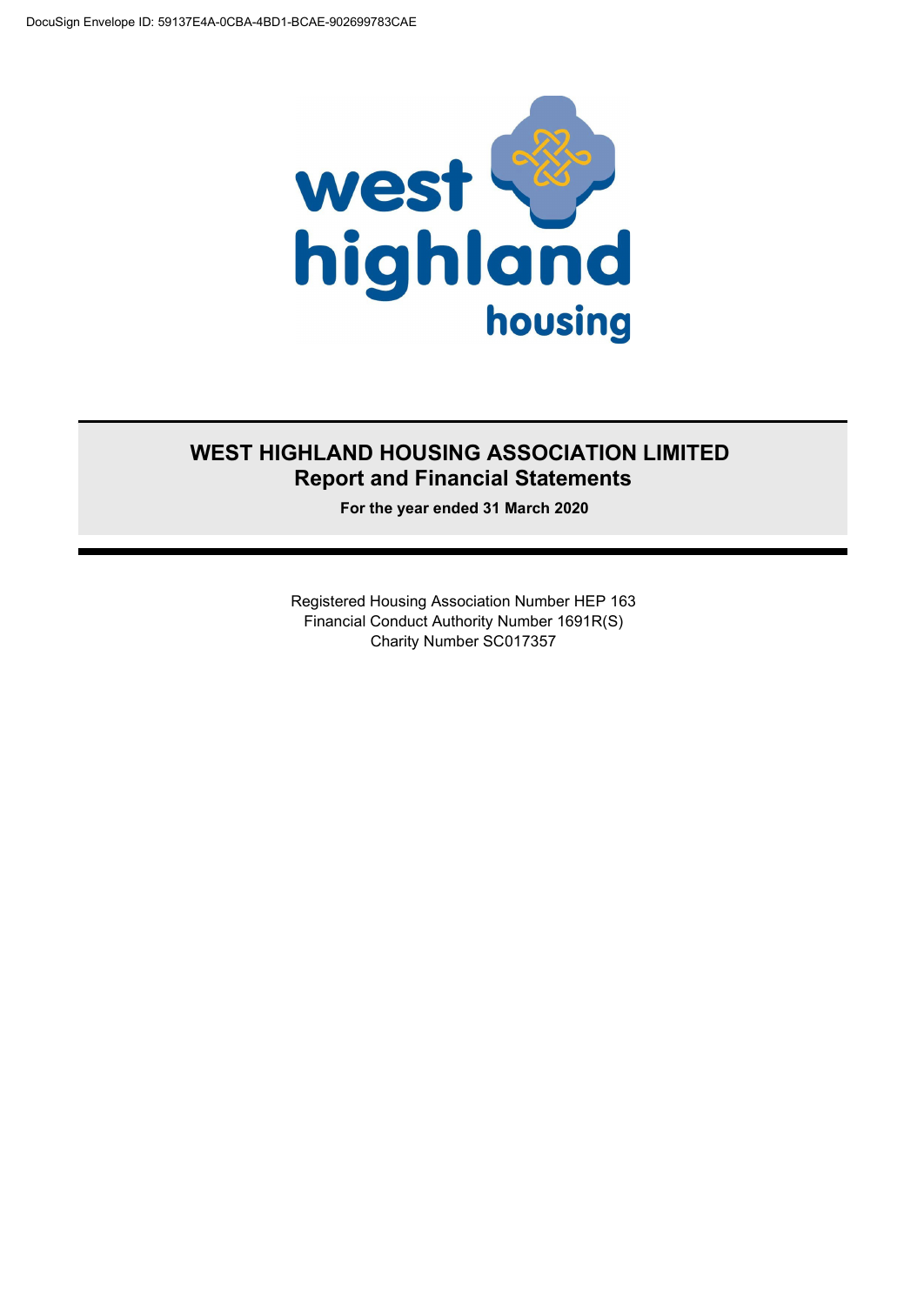#### **Index to Financial Statements For the year ended 31 March 2020**

| Information                                                                                                               | 1  |
|---------------------------------------------------------------------------------------------------------------------------|----|
| Report of the Management Board                                                                                            | 3  |
| Statement of Board's responsibilities in respect of the<br>report of the Management Board and the financial<br>statements | 8  |
| Statement on Internal Financial Control                                                                                   | 9  |
| Independent Auditor's report to the members of West<br><b>Highland Housing Association Limited</b>                        |    |
| Statement of Comprehensive Income                                                                                         | 13 |
| <b>Statement of Financial Position</b>                                                                                    | 14 |
| <b>Statement of Cashflows</b>                                                                                             | 15 |
| Statement of Changes in Equity                                                                                            | 16 |
| Notes to the Financial Statements                                                                                         | 17 |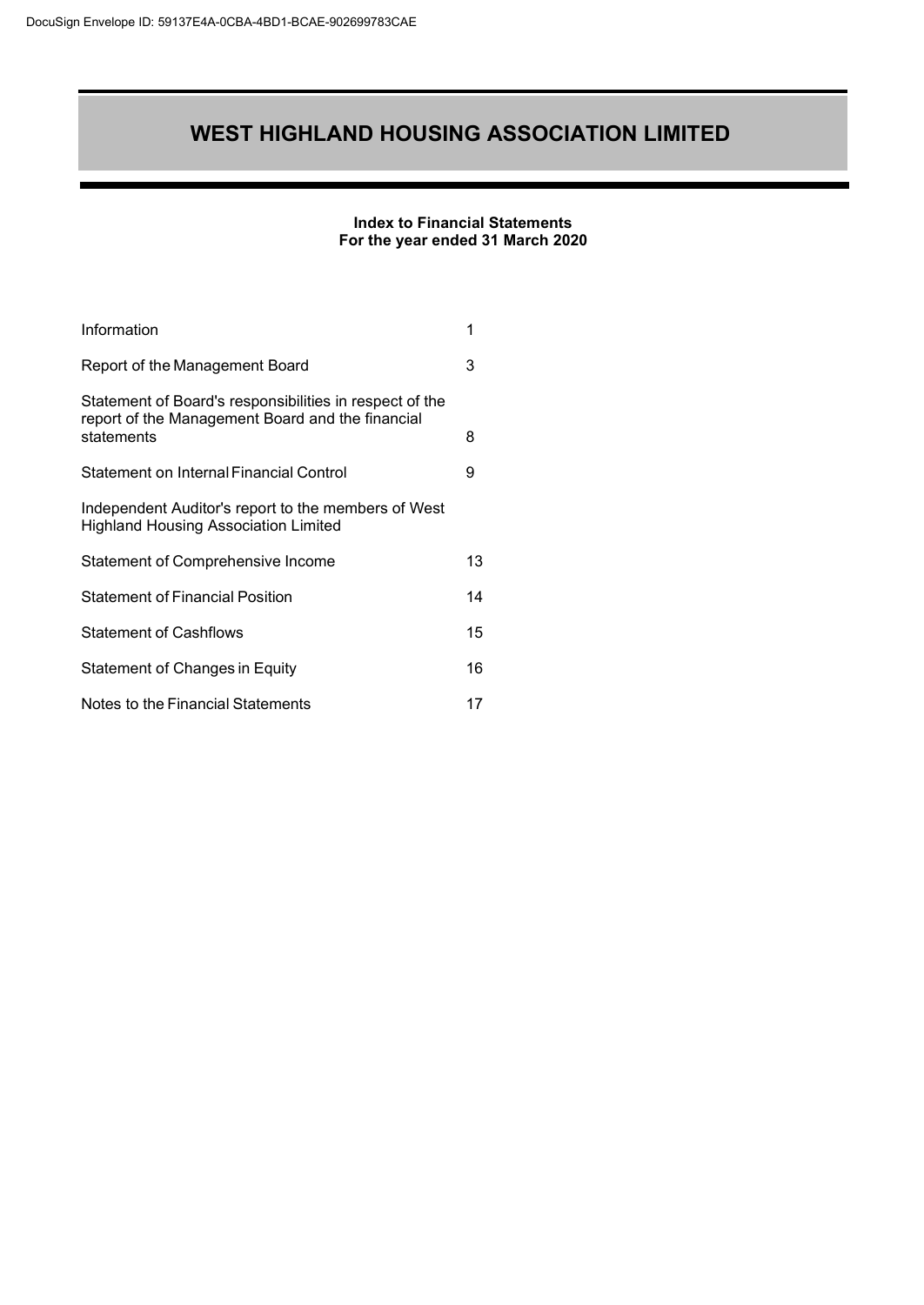#### <span id="page-2-0"></span>**INFORMATION**

#### **Registered Office**

Crannog Lane, Oban, Argyll, PA34 4HB

#### **Registration Numbers**

| <b>Financial Conduct Authority number</b> | 1691RS         |
|-------------------------------------------|----------------|
| The Scottish Housing Regulator reference  | <b>HEP 163</b> |
| Scottish Charity number                   | SC017357       |

#### **Management Board**

| Douglas Mackie                   | Chair                   |
|----------------------------------|-------------------------|
| James Tolmie                     |                         |
| Donald Harrison                  | Secretary               |
| David Bittleston                 |                         |
| Gerry Boyle                      | Vice chair              |
| Jack Degnan                      |                         |
| Mark Feinmann                    |                         |
| Linda Houston                    |                         |
| Kirsteen MacKenzie               |                         |
| Sine MacVicar                    | appointed 8 August 2019 |
| Elaine Robertson                 | resigned 8 August 2019  |
| David Sloss                      |                         |
| <b>Torquil Telfer</b>            |                         |
| <b>Councillor Andrew Vennard</b> | council nominee         |
| Councillor Anne Horn             | council nominee         |
|                                  |                         |

#### **Chief Executive** (not a member of the Management Board)

Lesley McInnes

#### **Auditor**

KPMG LLP Saltire Court 20 Castle Terrace Edinburgh EH1 2EG

#### **Accountant**

David Smith, Chartered Accountant Keppoch Croft Road Oban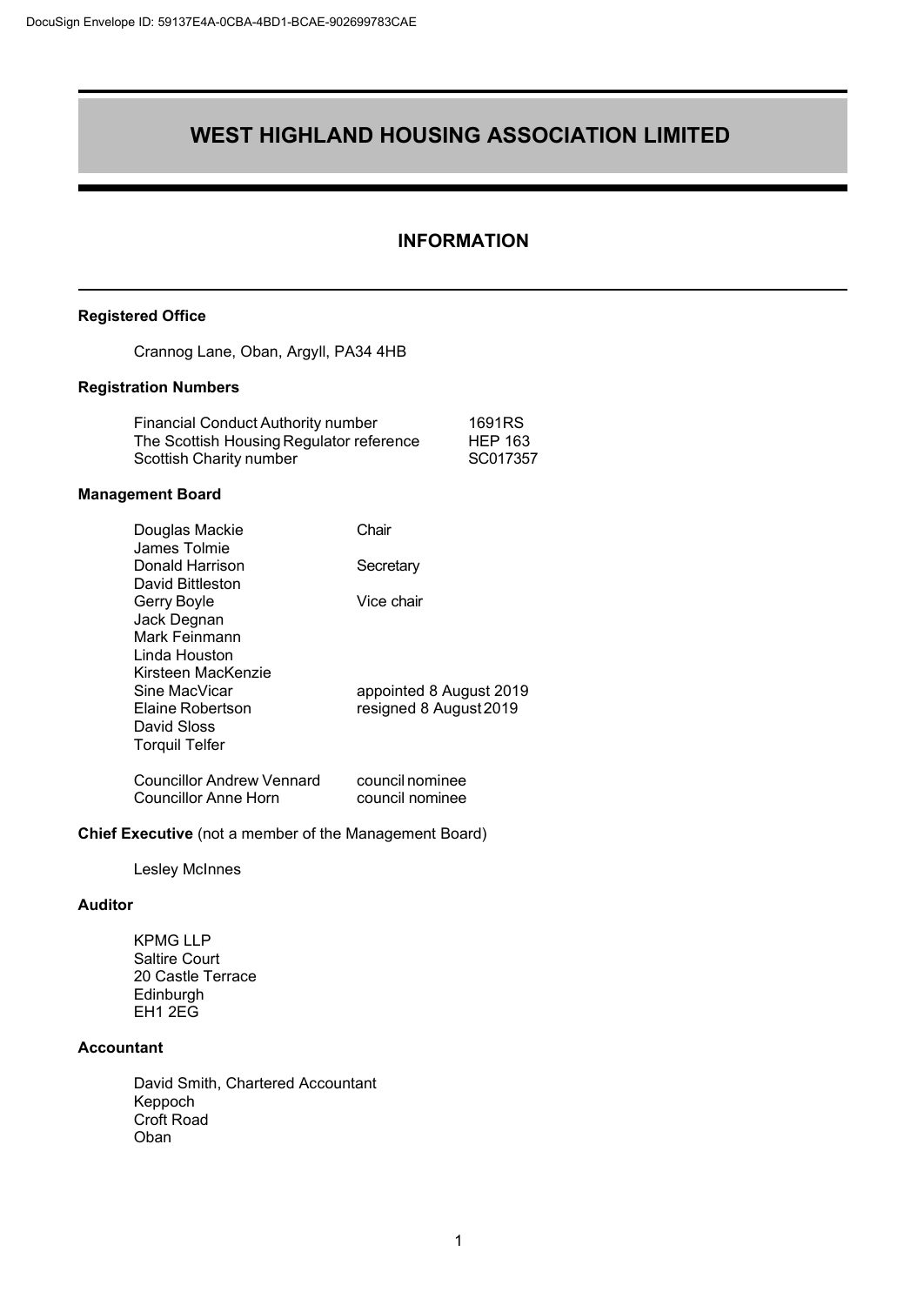#### **INFORMATION**

#### **Internal Auditor**

Scott Moncrieff 25 Bothwell Street Glasgow

#### **Bankers**

Santander Corporate and Commercial Customer Service Centre Bootle Merseyside

Bank of Scotland Station Road Oban

Clydesdale Bank 6 Argyll Square Oban<sup>7</sup>

Nationwide Building Society Commercial Division Caledonia House Carnegie Avenue **Dunfermline** 

Royal Bank of Scotland Corporate Banking Glasgow & West of Scotland Kirkstane House 139 St Vincent Street Glasgow

CAF Bank 25 Kings Hill Avenue Kings Hill West Malling Kent

#### **Solicitors**

T C Young 7 West George Street Glasgow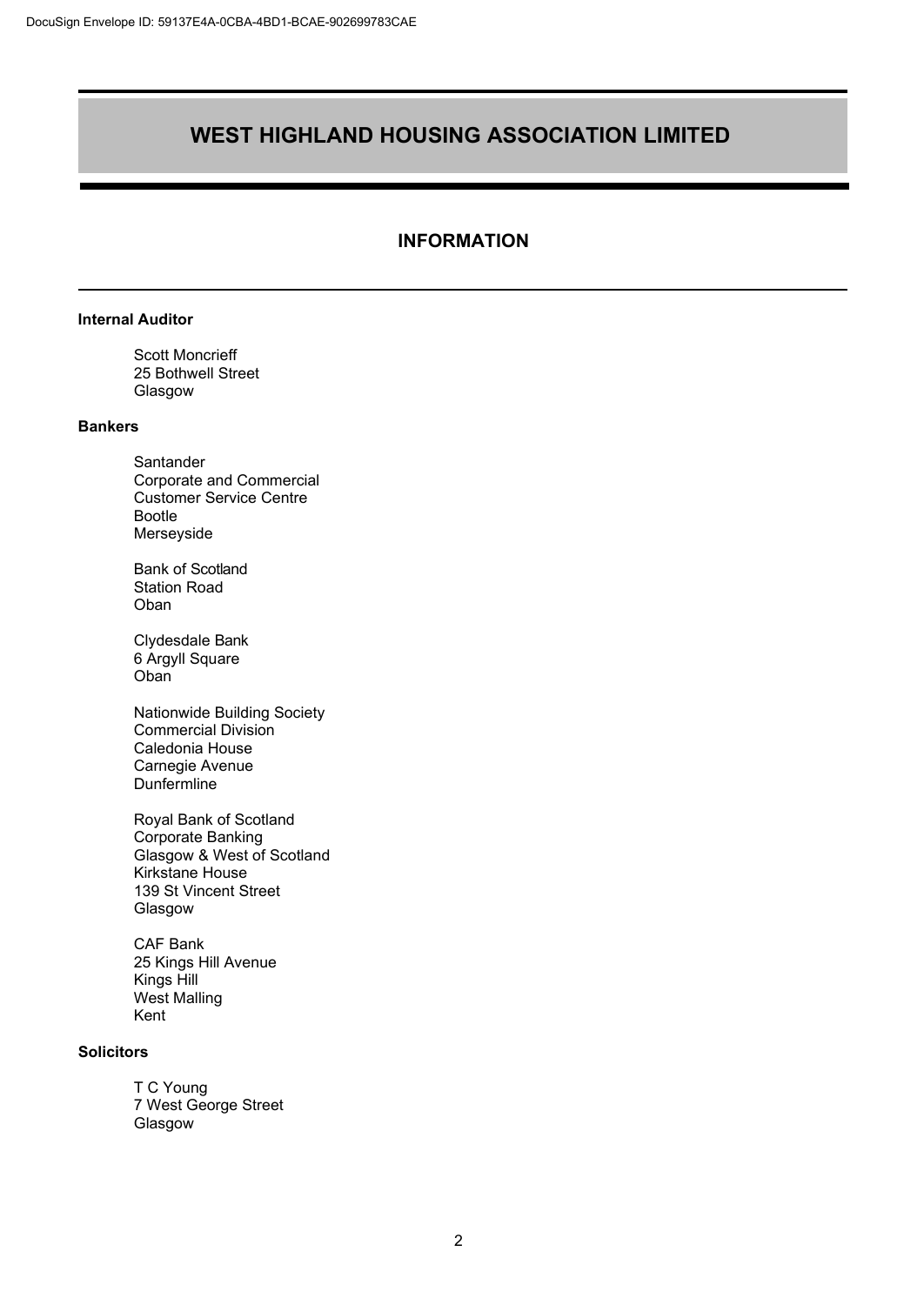#### **REPORT OF THE MANAGEMENT BOARD 31 March 2020**

<span id="page-4-0"></span>The Management Board presents its report and audited financial statements for the year ended 31 March 2020.

#### **Legal Status**

West Highland Housing Association (the Association) is a registered non-profit making body organisation under the Co-operative and Community Benefit Societies Act 2014 No. 1681R(S).

The Association is governed under its Rule Book and registered with the Financial Conduct Authority, the Scottish Housing Regulator as a Registered Social Landlord and with the Office of the Scottish Charities Regulator as a charity.

#### **Principal Activity**

Our principal activity is the provision of affordable, well maintained, high quality housing in the Oban, Lorn and Island area. In doing this we support fragile communities within our local area.

#### **Mission, Objectives and Values**

At the start of 2018 the Association's Board reviewed our Mission, Objectives and Values. There was some change in part to reflect that we are part of the wider Link Group whose objectives are:

- Providing Homes
- Building Communities
- Valuing People
- Working Together

#### **Our Mission is:**

Supporting our communities by providing and maintaining quality neighbourhoods and homes for life.

#### **Strategic Objectives**

The Association plans activities around the following strategic objectives:

- Objective 1 **Provision of high-quality homes**<br>
Objective 2 **Deliver excellent services**
- Objective 2 Deliver excellent services<br>
Objective 3 Reep the organisation safe
- Objective 3 Keep the organisation safe and secure<br>Objective 4 Value our people
- Objective 4 Value our people<br>
Objective 5 Promote positive
- Promote positive partnerships

#### **Values**

- 1. Approachable
- 2. Fair<br>3 Hon
- **Honest**
- 4. Listening
- 5. Supportive<br>6 Collaborativ
- 6. Collaborative and
- We will make a difference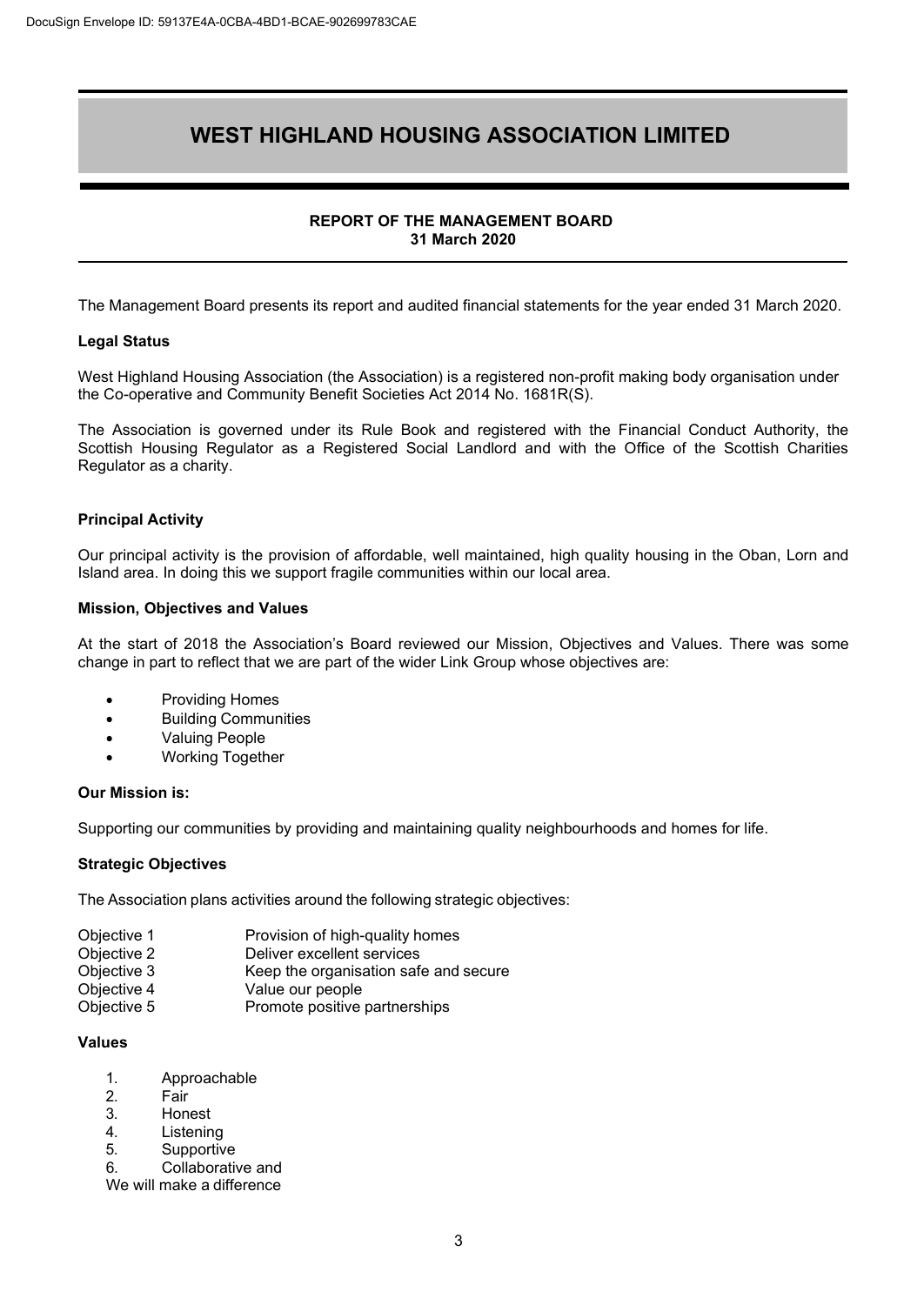#### **REPORT OF THE MANAGEMENT BOARD 31 March 2020**

#### **Management Board and Executive Officers**

The members of the Management Board and the Executive Officers are listed on page 1.

Each member of the Management Board holds one fully paid share of £1 in the Association. The Executive Officers hold no interest in the Association's share capital and, although not having the legal status of Directors, they act as Executives within the authority delegated by the Management Board. The members of the Management Board are also Trustees of the Charity. Members of the Management Board are appointed by the members at the Association's Annual General Meeting.

#### **Corporate Structure**

West Highland Housing Association is a subsidiary of Link Group Ltd (the Group), a Registered Social Landlord. Ultimate responsibility for the conduct and the control of the Group and its subsidiaries rests with the Link Group Board, while an Independence and Responsibilities Agreement sets out conditions for the autonomous operation of the Association within the Group.

#### **Corporate Governance**

Over the last year Link Group has embarked on reviewing Group Governance. This work in 2019/20 centred around renewing the Independence Agreement. The West Highland Board agreed the changes and there is a new signed agreement that reflects the Scottish Housing Regulator's regulatory framework and the corporate working within Link Group.

As part of the wider changes, West Highland will nominate a Board Member to be part of the Link Group Board. This will be done at the AGM in August 2020.

During the year we worked with Link colleagues on the Annual Assurance Statement so there was a process across the Link Group. Our work with the Board centred around identifying where there were weaknesses, but these were not material.

At the Board Away Day there was discussion around the present mission, objectives and values. This discussion in part was how this fitted within the larger Link Group. At this stage the Board felt that the existing framework should remain but as we moved to a closer relationship within the Link Group then the discussions around mission, objectives and values would develop. At the away day the Board were joined by the Link Group CEO and the Link Group Director of Finance and Corporate Services.

Link Group have embarked on 4 strategies that are viewed as key success areas for the future:

- Central Services
- Link Living
- **Commercial**
- Housing

WHHA is working with housing colleagues across the Group developing a shared approach for housing services going forward. This will decrease duplication across organisations and develop a common housing narrative across the 4 RSL's - Link, Horizon, Larkfield and West Highland.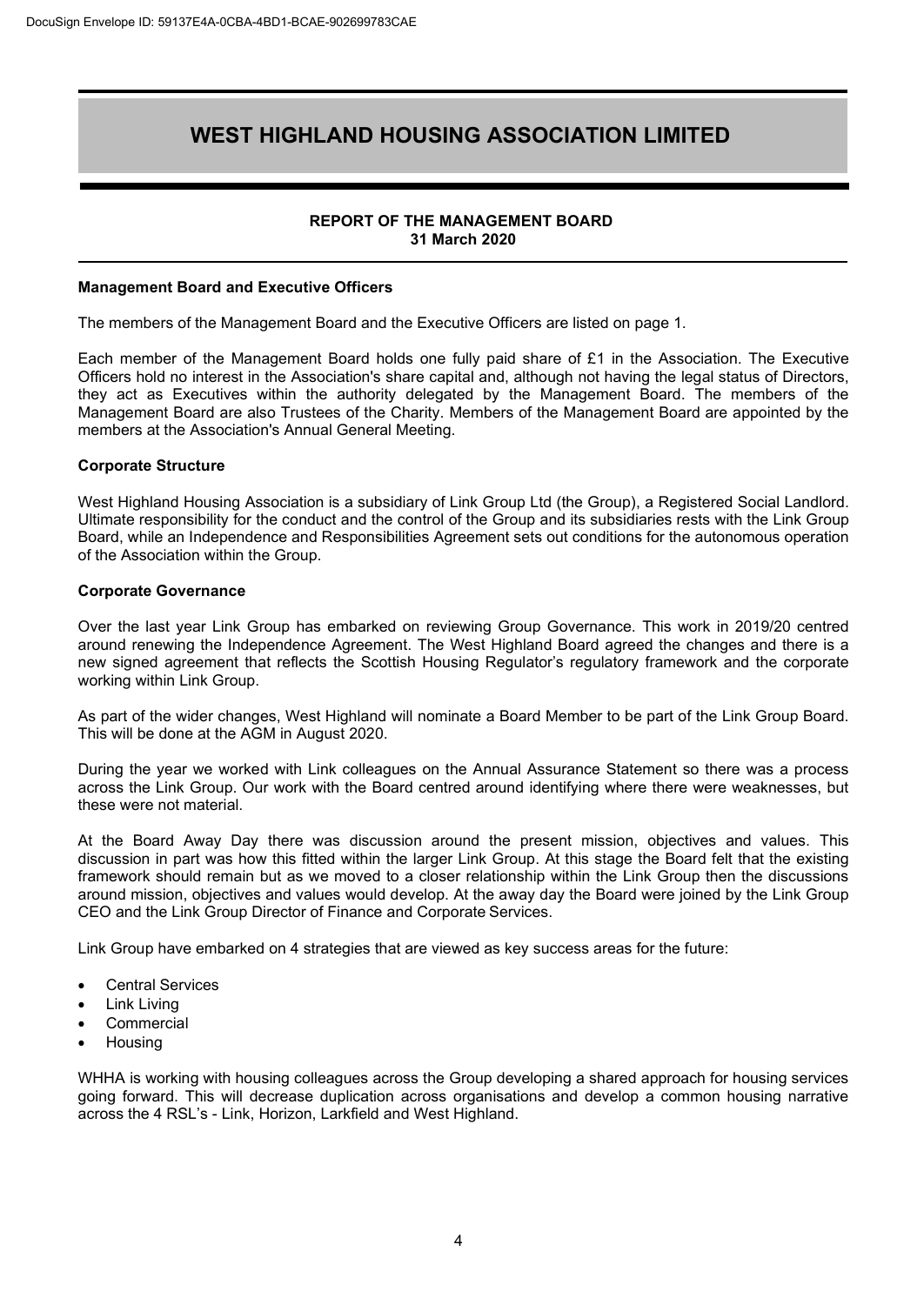#### **REPORT OF THE MANAGEMENT BOARD 31 March 2020**

#### **Risk**

As part of the Link Group we share their risk approach. The Group risks are discussed at the Link Group Senior Management Group. WHHA provide the Board with a risk register which is similar to that of Link Group.

#### **Financial Performance**

The financial statements reflect the requirements of the Statement of Recommended Practice for registered social housing providers, the Housing SORP 2018.

The financial statements show total comprehensive income for the year of £1,062,202 (2019: £664,088). There was a small increase in the operating surplus for the year but the more significant increase in total comprehensive income arises from the positive impact of the remeasurement of the pension liability.

Turnover increased in the year to £6,148,835 from £5,717,047 in 2019. The increase is partly due to the annual increase in rents from April 2019 but the main difference was the increase of income from the sale of shared equity properties which amounting to £693,375 for 2020 compared to £362,960 for 2019.

The Association's core income from property rents increased by 4.2% to £3,873,369 from £3,715,038, reflecting rent increases, which took effect in April 2019, together with new rental income from the properties completed in the year.

At 31 March 2020 the Association's reserves stood at £8,502,348 (2019: £7,440,146).

The Management Board consider that these reserves are necessary to fund the cost of future major repairs and improvements to the Association's housing properties.

#### **Financing and Liquidity**

The Association manages its borrowings and cash investments in accordance with the Treasury Management Policy approved by the Management Board. In this way the Association manages its borrowing arrangements to ensure that it is always in a position to meet its financial obligations as they fall due, whilst minimising excess cash and liquid resources held.

The Association does not enter into transactions of a speculative nature. At 31 March 2020, the Association has a mix of fixed and variable rate finance, which it considers appropriate at this time. This is constantly under review and is considered alongside potential interest rate increases.

#### **Properties in Management**

The Association had 811 properties as of 31<sup>st</sup> March 2020 including 16 shared ownership properties. It has a further 83 properties which it manages on behalf of Link and a further 169 that are factored.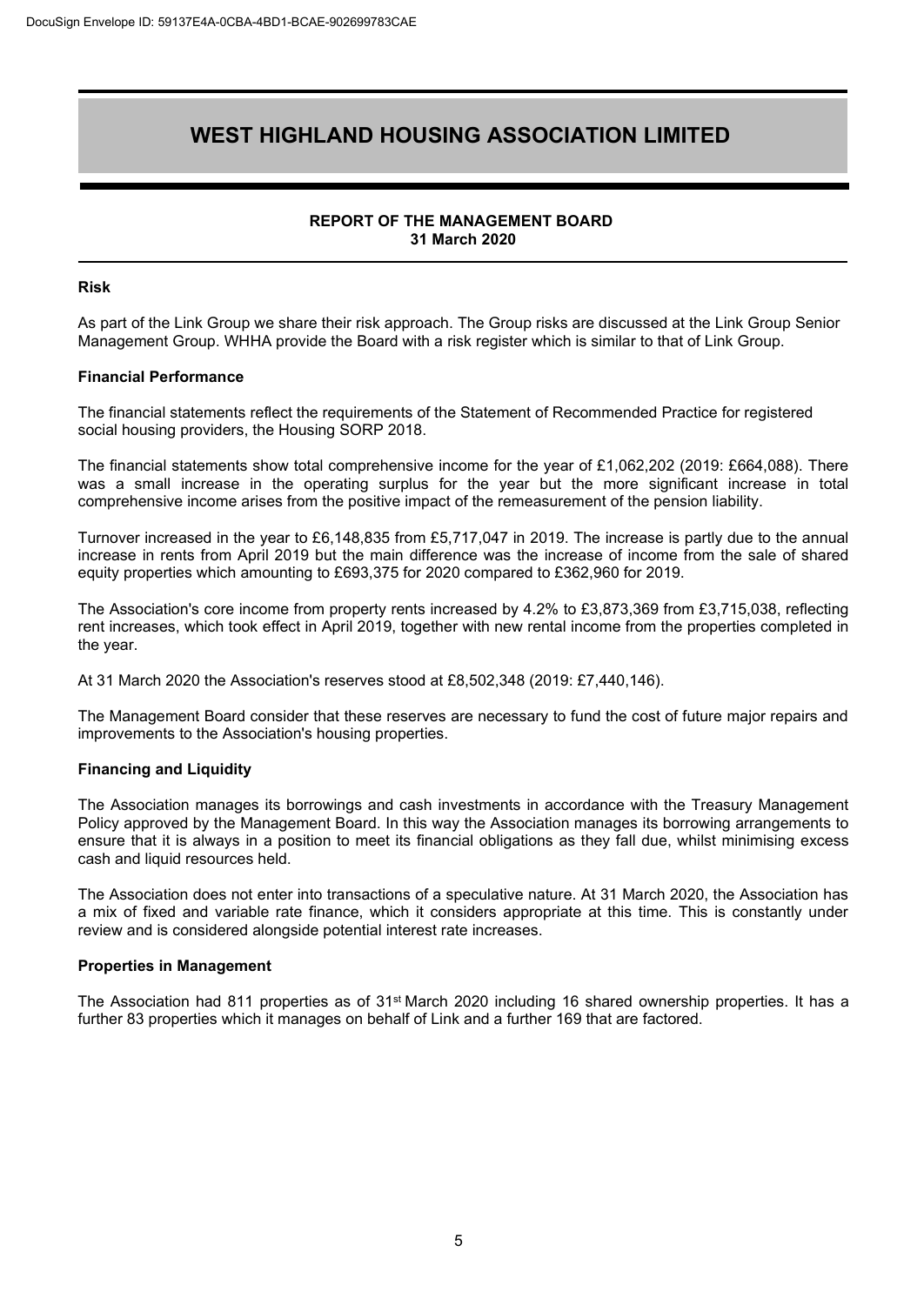#### **REPORT OF THE MANAGEMENT BOARD 31 March 2020**

#### **Development**

As at 31 March 2020 the Association has houses under construction at:

- Barcaldine 10 properties: 6 social rent and 4 shared equity
- Port Ellen, Islay 8 properties: 2 social rent and 6 sharedequity
- Jura 10 properties for social rent.

These schemes will complete during the next financial year.

#### **Performance**

The Board monitors performance in terms of finance, operations, business services and asset management. A range of financial and non-financial ratios and indicators are produced on a quarterly basis which are used to monitor how the organisation is performing and, more importantly, initiate corrective action in under-performing areas.

The Association reports to the Scottish Housing Regulator each year on performance that is required for the Annual Return on Charter. To ensure the Board has some external assurance regarding the data an external validator is used. This provides some additional assurance for the Board but also provides the staff team with challenge around their understanding of ARC definitions and their collection of data.

This year our performance, on the whole, has either improved or remained at a similar level to last year. There are two areas where this has not happened one being staff turnover and sickness and the second is around repairs and maintenance where tenant satisfaction has decreased. In terms of staff turnover and sickness then the year has seen staff moving for good reasons.

#### **Maintenance**

The Association has taken a prudent approach in terms of its planned maintenance both in the short/medium term and over the 30 years of the Business Plan. There are a number of legislative changes/good practice issues that will increase our maintenance costs in the coming years, these include the new fire detection legislation, the new Energy requirements and potentially changes to electrical testing. We have plans in place to meet the new fire detection requirement by February 2021. In relation to the new energy requirements we are in the process of modelling this across our stock but the Association was successful in receiving Scottish Government funding for decarbonisation and this will help us change older electrical heating systems to modern controllable storage "heat pump" systems. This will impact on 170 properties.

#### **Management Board**

On an operational day to day basis the Association is managed by a CEO who reports to the Management Board. Board Meetings are held approximately every 6 weeks and there are separate Corporate Services, Strategic Risk and Health and Safety Committees.

The Board sets the strategic direction of the organisation and monitors the operational activities. There are 12 places for Board Members and as at the year end, we have 1 co-optee, and 11 Board Members. The Council may appoint 2 people to the Board and they have appointed elected members to the Board - Councillor Andrew Vennard and Councillor Anne Horn.

The members of the board during the last year have been detailed on page 1 of these financial statements.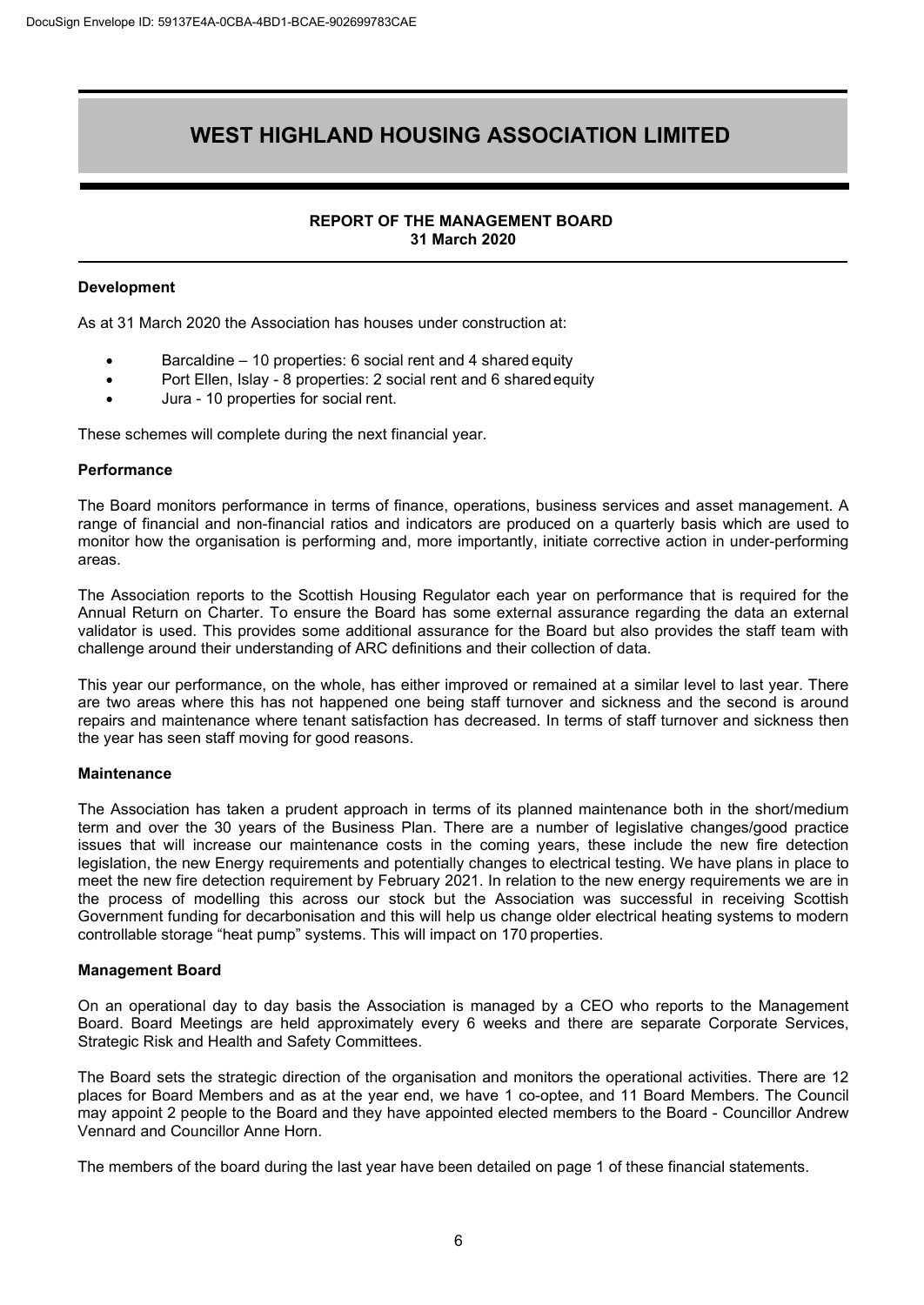#### **REPORT OF THE MANAGEMENT BOARD 31 March 2020**

#### **Information for auditor**

As far as the Management Board is aware, there is no relevant audit information of which the auditor is unaware and the Management Board has taken all the steps it ought to have taken to make itself aware of any relevant audit information and to ensure that the auditor is aware of any such information.

The members of the Board of Management who held office at the date of approval of this report of the Board of Management confirm that, so far as they are aware, there is no relevant audit information of which the Association's auditor is unaware; and each Trustee has taken all the steps that they ought to have taken as a Trustee to make themselves aware of any relevant audit information and to establish that the Association's auditor is aware of that information.

#### **Going Concern**

The Management Board has reviewed the results for this year and has also reviewed the projections for the next five years. Although there are some uncertainties arising as a result of the Covid-19 pandemic, these are not considered to be material and the Management Board, therefore, has a reasonable expectation that the Association has adequate resources to continue in operational existence for the foreseeable future. For this reason, the going concern basis has been adopted in these financial statements.

#### **Auditor**

A resolution to re-appoint the Auditor, KPMG LLP, will be proposed at the Annual General Meeting.

This report was approved by the board on 26 August 2020.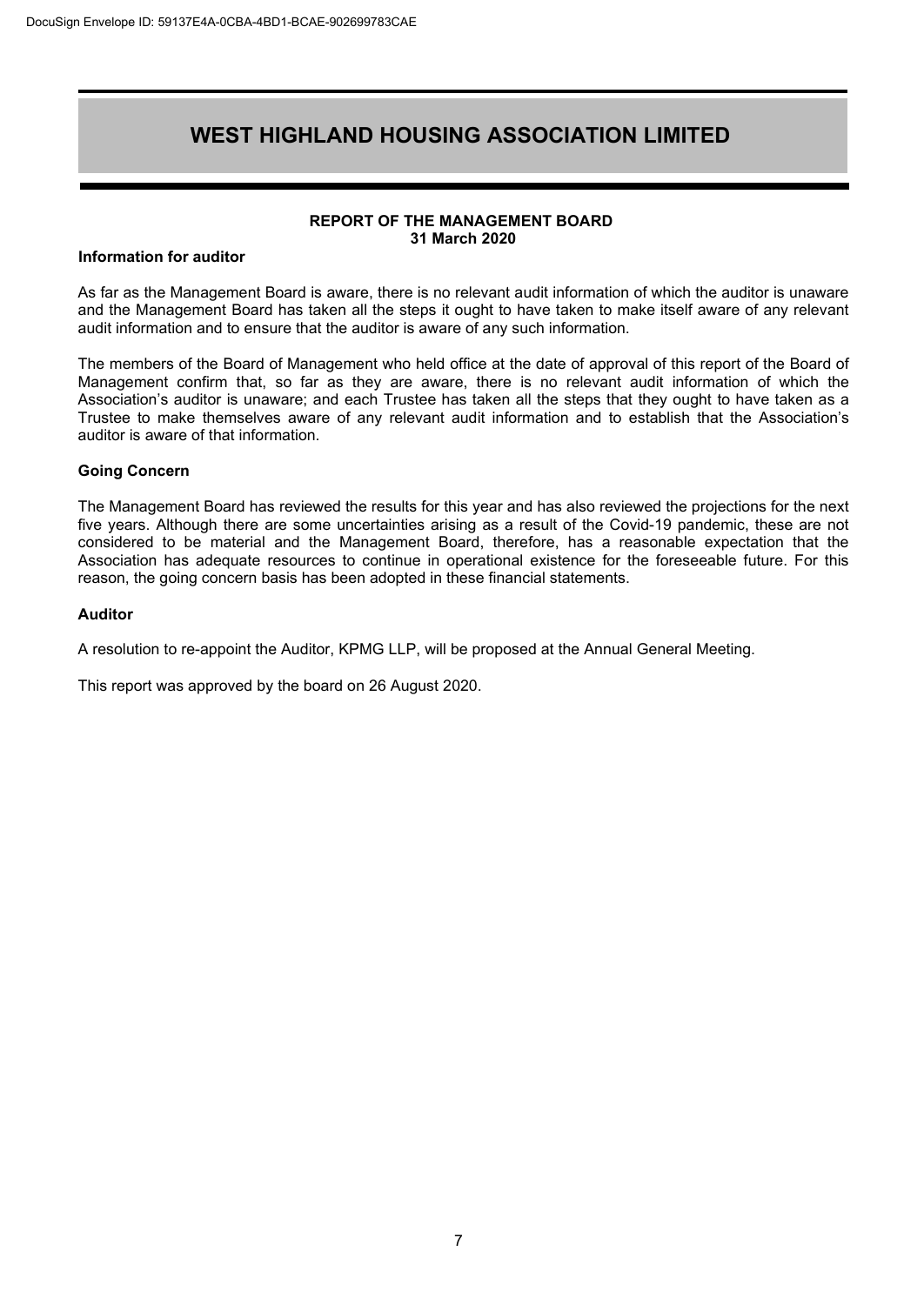#### **STATEMENT OF MANAGEMENT BOARD'S RESPONSIBILITIES in respect of the Report of the Management Board and the Financial Statements 31 March 2020**

The Management Board is responsible for preparing the report of the Management Board and the financial statements in accordance with applicable law and regulations.

Co-operative and Community Benefit Society law requires the Management Board to prepare financial statements for each financial year. Under those regulations the Management Board have elected to prepare the financial statements in accordance with UK Accounting Standards, including FRS 102 *The Financial Reporting Standard applicable in the UK and Republic of Ireland*.

The financial statements are required by law to give a true and fair view of the state of affairs of the Association and of its income and expenditure for that period.

In preparing these financial statements, the Management Board is required to:

- select suitable accounting policies and then apply them consistently;
- make judgements and estimates that are reasonable and prudent;
- state whether applicable UK Accounting Standards and the Statement of Recommended Practice have been followed, subject to any material departures disclosed and explained in the financial statements; and
- prepare the financial statements on the going concern basis unless it is inappropriate to presume that the Association will continue in business.

The Management Board is responsible for keeping proper books of account that disclose with reasonable accuracy at any time the financial position of the Association and enable them to ensure that its financial statements comply with the Co-operative and Community Benefit Societies Act 2014, the Housing (Scotland) Act 2010 and the Registered Social Landlords Determination of Accounting Requirements 2019, the Charities and Trustee Investment (Scotland) Act 2005, and regulation 8 of the Charities Accounts (Scotland) Regulations 2006 (as amended). The Management Board has general responsibility for taking such steps as are reasonably open to it to safeguard the assets of the Association and to prevent and detect fraud and other irregularities.

This statement was approved by the board on 26 August 2020 and signed on its behalf.

Board Member

DocuSianed by: Douglas Mackie

D297EAB70E3E45E.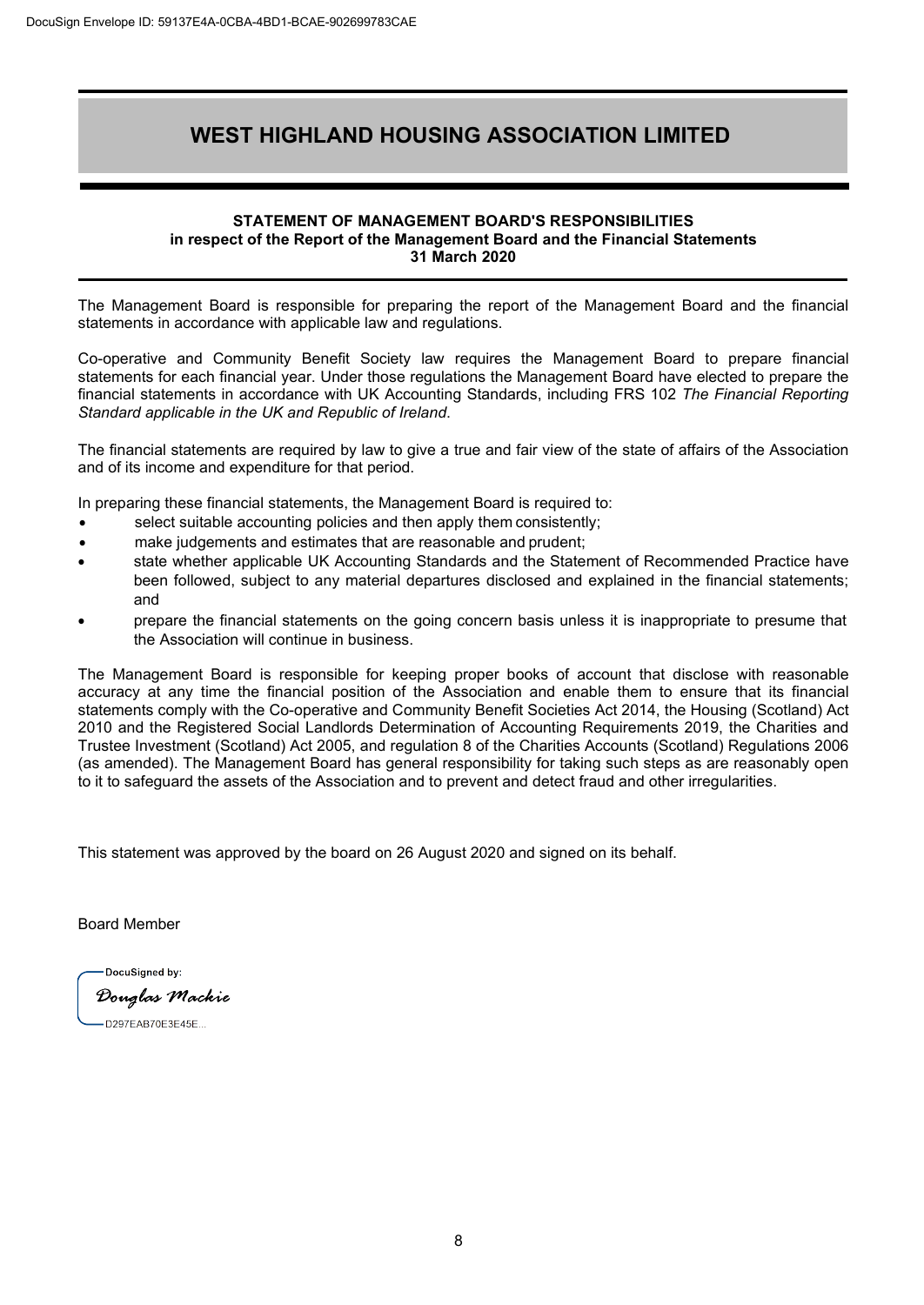#### **MANAGEMENT BOARD STATEMENT ON INTERNAL FINANCIAL CONTROL 31 March 2020**

The Management Board acknowledges its ultimate responsibility for ensuring that the Association has in place a system of controls that is appropriate for the business environment in which it operates. These controls are designed to give reasonable assurance with respect to:

- the reliability of financial information used within the Association, or forpublication;
- the maintenance of proper accounting records;
- the safeguarding of assets against unauthorised use or disposition.

It is the Management Board's responsibility to establish and maintain systems of Internal Financial Control. Such systems can only provide reasonable and not absolute assurance against material financial misstatement or loss. Key elements of the Association's systems include ensuring that:

- formal policies and procedures are in place, including the ongoing documentation of key systems and rules relating to the delegation of authority, which allow the monitoring of controls and restrict the unauthorised use of Association's assets;
- experienced and suitably qualified staff take responsibility for important business functions and annual appraisal procedures have been established to maintain standards of performance;
- forecasts and budgets are prepared which allow the management team and the Board of Management to monitor key business risks, financial objectives and the progress being made towards achieving the financial plans set for the year and for the medium term;
- quarterly financial management reports are prepared promptly, providing relevant, reliable and up to date financial and other information, with significant variances from budget being investigated as appropriate
- regulatory returns are prepared, authorised and submitted promptly to the relevant regulatory bodies.
- all significant new initiatives, major commitments and investment projects are subject to formal authorisation procedures, through the Management Board;
- the Management Board receive reports from management and from the external and internal auditors to provide reasonable assurance that control procedures are in place and are being followed and that a general review of the major risks facing the Association is undertaken;
- formal procedures have been established for instituting appropriate action to correct any weaknesses identified through internal or external audit reports.

The Management Board has reviewed the effectiveness of the system of internal financial control in existence in the Association for the year ended 31 March 2020. No weaknesses were found in the internal financial controls which resulted in material losses, contingencies or uncertainties which require disclosure in the financial statements or in the independent auditor's report on the financial statements.

This statement was approved by the board on 26 August 2020 and signed on its behalf.

Board Member

DocuSigned by: Douglas Mackie D297EAB70E3E45E..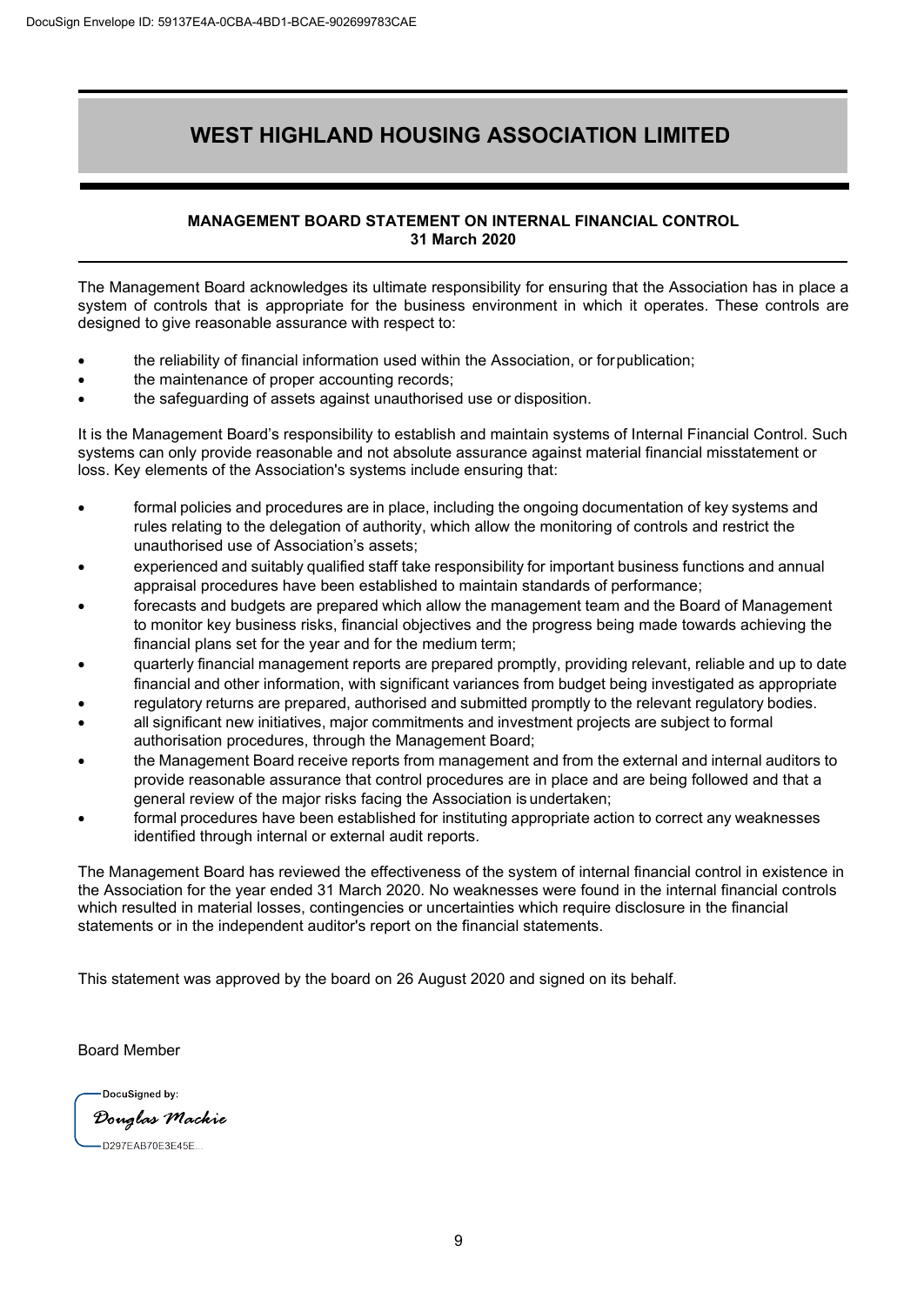#### **INDEPENDENT AUDITOR'S REPORT TO WEST HIGHLAND HOUSING ASSOCIATION LIMITED**

#### **Opinion**

We have audited the financial statements of West Highland Housing Association Limited ("the association") for the year ended 31 March 2020 which comprise the Statement of Comprehensive Income, Statement of Financial Position, Statement of Cash Flows, Statement of Changes in Equity and related notes, including the accounting policies in note 1

In our opinion the financial statements:

- give a true and fair view, in accordance with UK accounting standards, including FRS 102 *The Financial Reporting Standard applicable in the UK and Republic of Ireland*, of the state of affairs of the association as at 31 March 2020 and of its income and expenditure for the year then ended;
- comply with the requirements of the Co-operative and Community Benefit Societies Act 2014; and
- have been properly prepared in accordance with the Housing (Scotland) Act 2010 and the Registered Social Landlords Determination of Accounting Requirements 2012, the Charities and Trustee Investment (Scotland) Act 2005, and regulation 8 of the Charities Accounts (Scotland) Regulation 2006 (asamended).

#### **Basis for opinion**

We conducted our audit in accordance with International Standards on Auditing (UK) ("ISAs (UK)") and applicable law. Our responsibilities are described below. We have fulfilled our ethical responsibilities under, and are independent of the association in accordance with, UK ethical requirements including the FRC Ethical Standard. We believe that the audit evidence we have obtained is a sufficient and appropriate basis for our opinion.

#### **Going concern**

The association's Board has prepared the financial statements on the going concern basis as they do not intend to liquidate the association or to cease its operations, and as they have concluded that the association's financial position means that this is realistic. They have also concluded that there are no material uncertainties that could have cast significant doubt over its ability to continue as a going concern for at least a year from the date of approval of the financial statements ("the going concern period").

We are required to report to you if we have concluded that the use of the going concern basis of accounting is inappropriate or there is an undisclosed material uncertainty that may cast significant doubt over the use of that basis for a period of at least a year from the date of approval of the financial statements. In our evaluation of the Board's conclusions, we considered the inherent risks to the association's business model and analysed how those risks might affect the association's financial resources or ability to continue operations over the going concern period. We have nothing to report in these respects.

However, as we cannot predict all future events or conditions and as subsequent events may result in outcomes that are inconsistent with judgements that were reasonable at the time they were made, the absence of reference to a material uncertainty in this auditor's report is not a guarantee that the association will continue in operation.

#### **Other information**

The association's Board is responsible for the other information, which comprises Report of the Management Board, Statement of Management Board's and the Financial Statements and Statement on Internal Financial Control. Our opinion on the financial statements does not cover the other information and, accordingly, we do not express an audit opinion orany form of assurance conclusion thereon.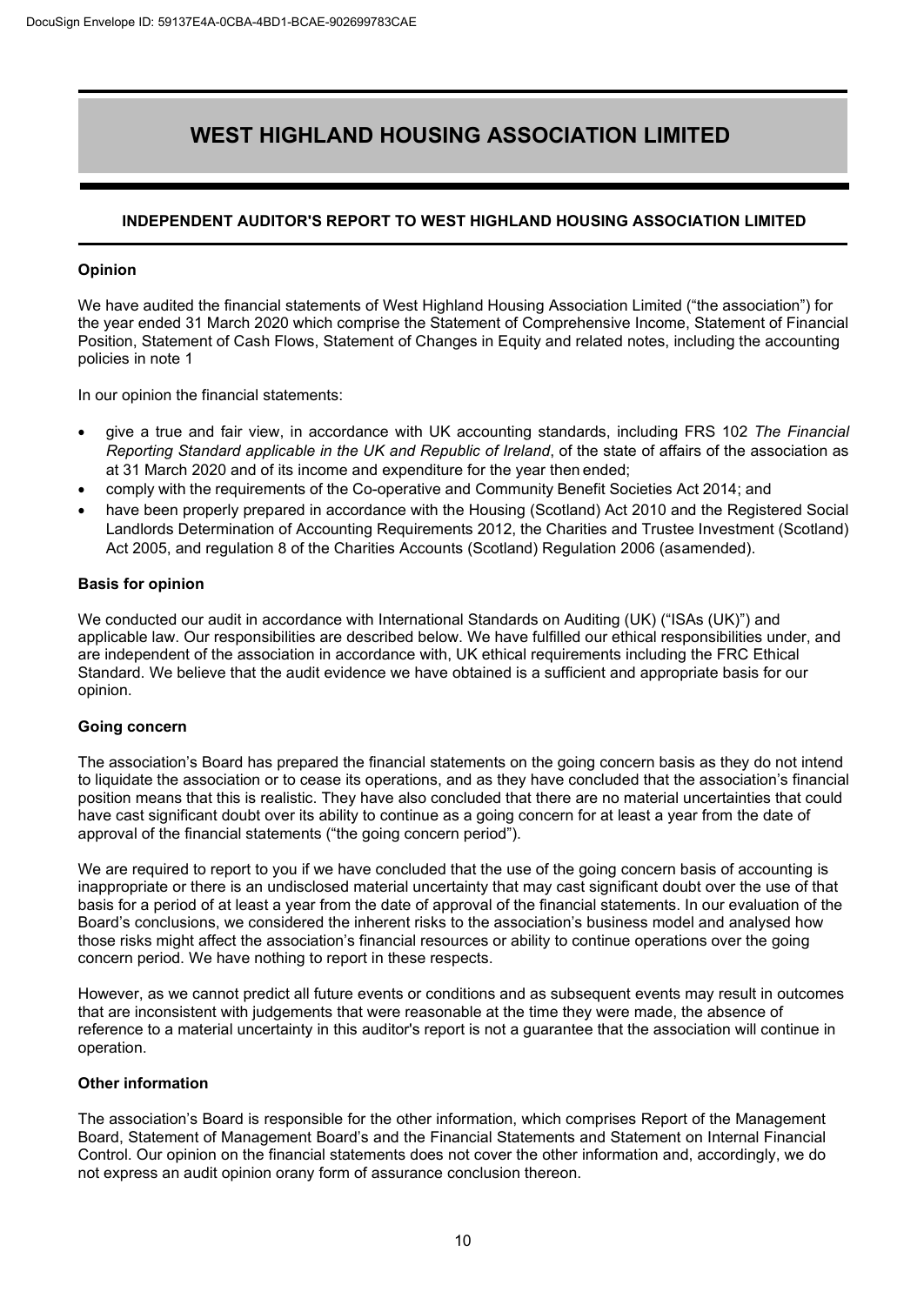#### **INDEPENDENT AUDITOR'S REPORT TO WEST HIGHLAND HOUSING ASSOCIATION LIMITED (continued)**

#### **Other information (continued)**

Our responsibility is to read the other information and, in doing so, consider whether, based on our financial statements audit work, the information therein is materially misstated or inconsistent with the financial statements or our audit knowledge.

We are required to report to youif:

- based solelyon that work, we have identified material misstatements in the other information; or
- in our opinion, the Statement on Internal Financial Control on page 9 does not provide the disclosures required by the relevant Regulatory Standards within the publication "Our Regulatory Framework" and associated Regulatory Advisory Notes issued by the Scottish Housing Regulator in respect of internal financial controls; or
- in our opinion, the Statement on Internal Financial Control is materially inconsistent with the knowledge acquired by us in the course of performing our audit.

We have nothing to report in these respects.

#### **Matters on which we are required to report by exception**

Under the Co-operative and Community Benefit Societies Act 2014 we are required to report to you if, in our opinion:

- the association has not kept proper books of account; or
- the association has not maintained a satisfactory system of control over transactions;or
- the financial statements are not in agreement with the association's books of account;or
- we have not received all the information and explanations we need for our audit.

We have nothing to report in these respects.

#### **Board's responsibilities**

As more fully explained in their statement set out on page 8, the association's Board is responsible for the preparation of financial statements which give a true and fair view; such internal control as it determines is necessary to enable the preparation of financial statements that are free from material misstatement, whether due to fraud or error; assessing the association's ability to continue as a going concern, disclosing, as applicable, matters related to going concern; and using the going concern basis of accounting unless it either intends to liquidate the association or to cease operations, or has no realistic alternative but to doso.

#### **Auditor's responsibilities**

Our objectives are to obtain reasonable assurance about whether the financial statements as a whole are free from material misstatement, whether due to fraud or error, and to issue our opinion in an auditor's report. Reasonable assurance is a high level of assurance, but does not guarantee that an audit conducted in accordance with ISAs (UK) will always detect a material misstatement when it exists. Misstatements can arise from fraud or error and are considered material if, individually or in aggregate, they could reasonably be expected to influence the economic decisions of users taken on the basis of the financial statements.

#### **Independent auditor's report to West Highland Housing Association Limited (continued)**

A fuller description of our responsibilities is provided on the FRC's website at . [.www.frc.org.uk/auditorsresponsibilies.](http://www.frc.org.uk/auditorsresponsibilies)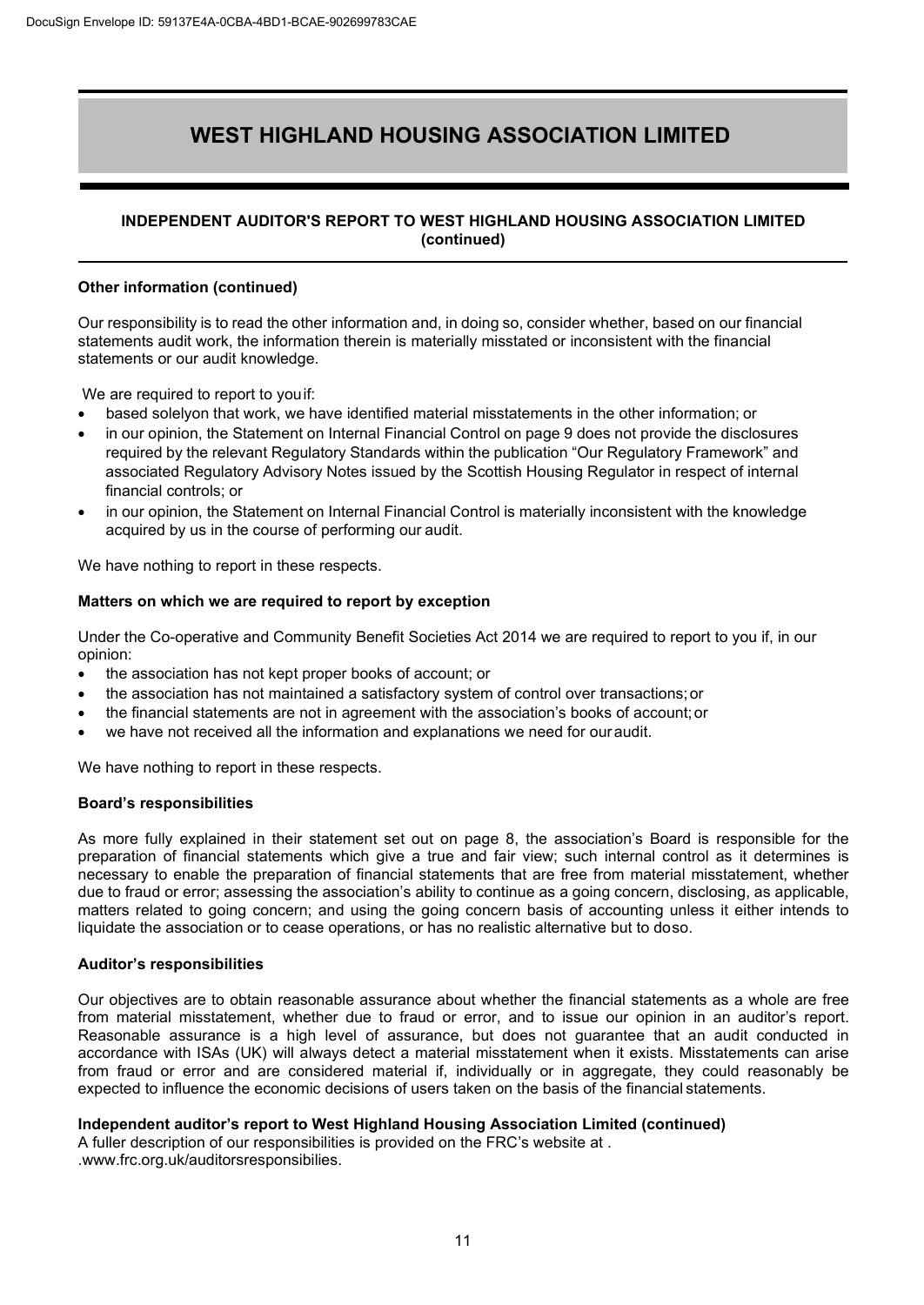#### **INDEPENDENT AUDITOR'S REPORT TO WEST HIGHLAND HOUSING ASSOCIATION LIMITED (continued)**

#### **The purpose of our audit work and to whom we owe our responsibilities**

This report is made solely to the association in accordance with section 87 of the Co-operative and Community Benefit Societies Act 2014 and of the Housing (Scotland) Act 2010. Our audit work has been undertaken so that we might state to the association those matters we are required to state to it in an auditor's report and for no other purpose. To the fullest extent permitted by law, we do not accept or assume responsibility to anyone other than the association as a body, for our audit work, for this report, or for the opinions we have formed

Delsa Chamberlain **Debra Chamberlain for and on behalf of KPMG LLP, Statutory Auditor** Chartered Accountants *KPMG LLP is eligible to act as an auditor in terms of section 1212 of the Companies Act 2006* Saltire Court 20 Castle Terrace Edinburgh EH1 2EG

21/9/2020 | 13:45 BST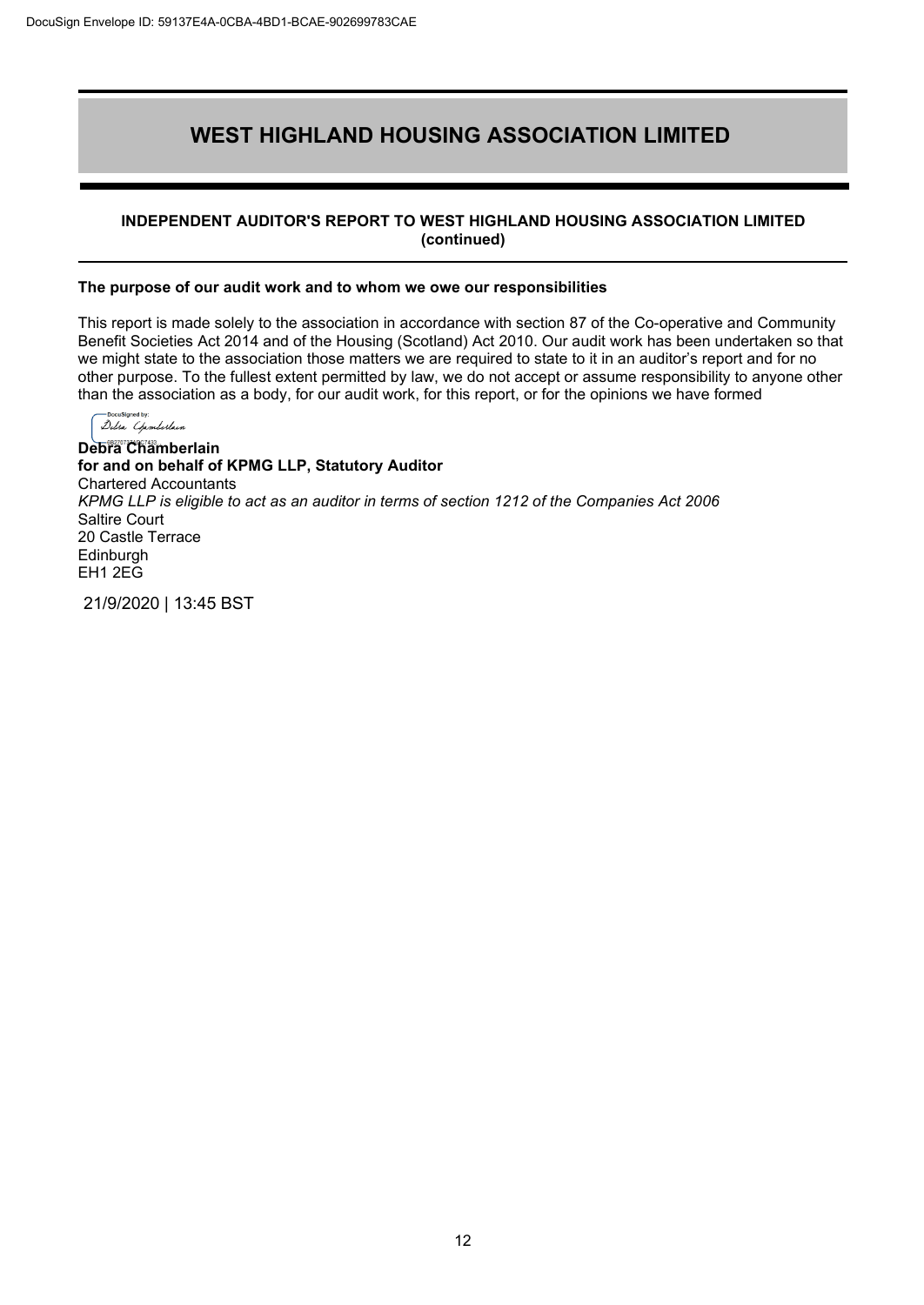### **STATEMENT OF COMPREHENSIVE INCOME for the year ended 31 March 2020**

<span id="page-14-0"></span>

|                                                                                                                                                         | <b>Notes</b>   | £                               | 2020<br>£             | £                                | 2019<br>£             |
|---------------------------------------------------------------------------------------------------------------------------------------------------------|----------------|---------------------------------|-----------------------|----------------------------------|-----------------------|
| <b>Turnover</b>                                                                                                                                         | $\overline{2}$ |                                 | 6,148,835             |                                  | 5,717,047             |
| Operating costs                                                                                                                                         | $\overline{2}$ |                                 | (4,849,694)           |                                  | (4, 442, 480)         |
| <b>Operating surplus</b>                                                                                                                                | $\overline{2}$ |                                 | 1,299,141             |                                  | 1,274,567             |
| Interest receivable and other<br>income<br>Interest and financing costs<br>Other finance charges<br><b>Surplus on ordinary activities</b><br>before tax |                | 47,344<br>(493, 283)<br>(8,000) | (453, 939)<br>845,202 | 31,779<br>(504, 258)<br>(11,000) | (483, 479)<br>791,088 |
| Taxation<br>Surplus for the year                                                                                                                        |                |                                 | 845,202               |                                  | 791,088               |
| Actuarial gains/(losses) on defined<br>benefit pension plan                                                                                             |                |                                 | 217,000               |                                  | (127,000)             |
| Total comprehensive income for<br>the year                                                                                                              |                |                                 | 1,062,202             |                                  | 664,088               |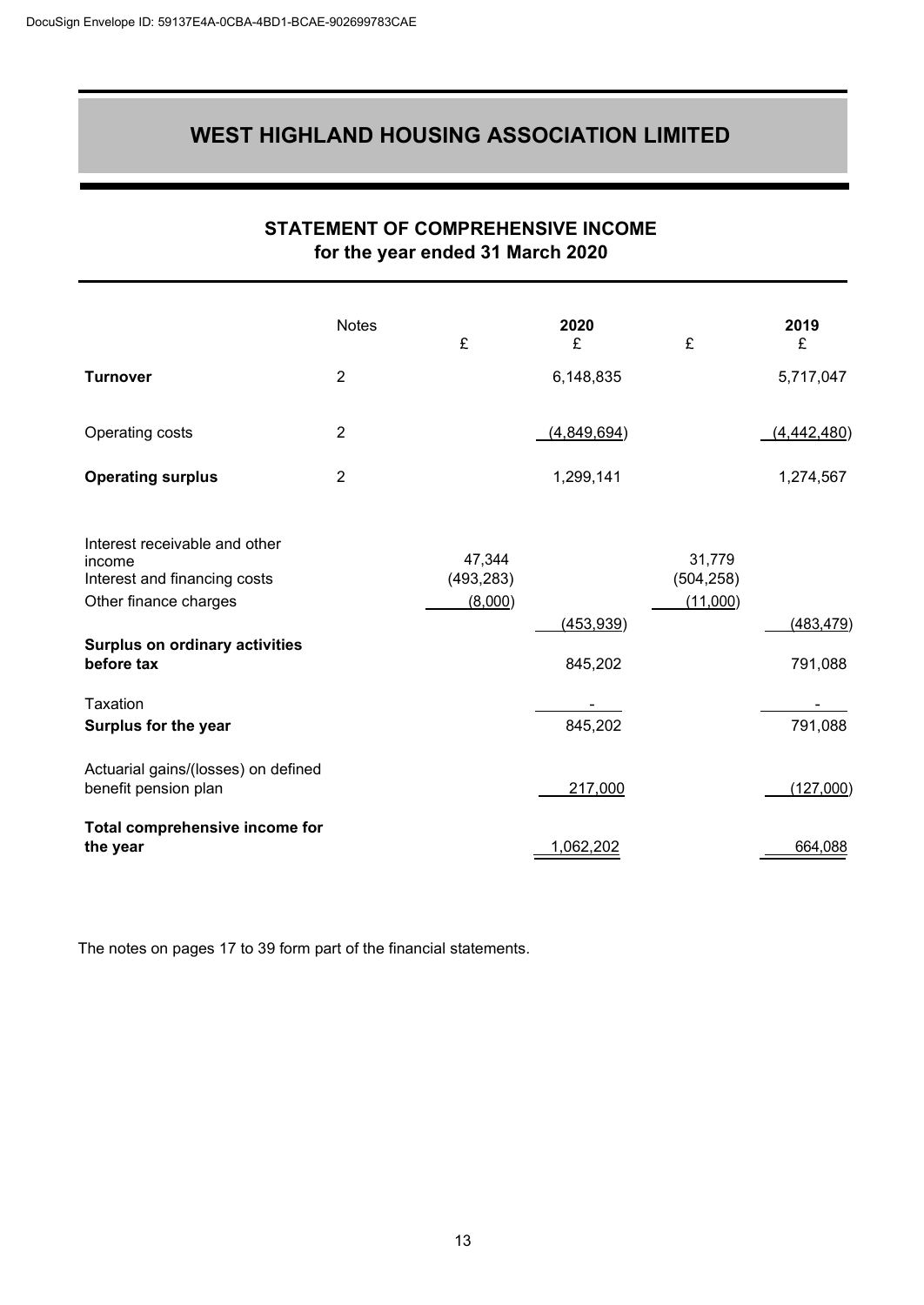<span id="page-15-0"></span>

|                                                                                                | <b>Notes</b> | £                                                         | 2020<br>£                             | £                                                           | 2019<br>£                             |
|------------------------------------------------------------------------------------------------|--------------|-----------------------------------------------------------|---------------------------------------|-------------------------------------------------------------|---------------------------------------|
| <b>Non-Current Assets</b>                                                                      |              |                                                           |                                       |                                                             |                                       |
| Housing property - depreciated cost<br>Other non-current assets                                | 11<br>12     |                                                           | 67,639,285<br>1,311,146<br>68,950,431 |                                                             | 67,412,919<br>1,355,805<br>68,768,724 |
| <b>Investments</b><br>Investment in subsidiaries                                               | 13           |                                                           | $\frac{1}{68,950,432}$                |                                                             | 68,768,725                            |
| <b>Current Assets</b>                                                                          |              |                                                           |                                       |                                                             |                                       |
| Development cost of housing property<br>Receivables<br>Investments<br>Cash at bank and in hand | 14<br>15     | 676,629<br>697,227<br>4,069,093<br>1,918,802<br>7,361,751 |                                       | 568,061<br>1,300,587<br>4,041,173<br>2,535,725<br>8,445,546 |                                       |
| Creditors: amounts falling due within<br>one year                                              | 16           | (4,671,185)                                               |                                       | (4,073,622)                                                 |                                       |
| <b>Net Current Assets</b><br><b>Total Assets less Current Liabilities</b>                      |              |                                                           | 2,690,566<br>71,640,998               |                                                             | 4,371,924<br>73,140,649               |
| Creditors due after one year                                                                   | 17           |                                                           | (12,934,080)                          |                                                             | (14, 620, 134)                        |
| <b>Deferred income</b>                                                                         | 18           |                                                           | (50, 141, 463)                        |                                                             | (50, 752, 254)                        |
| <b>Pension liability</b>                                                                       |              |                                                           | (63,000)                              |                                                             | (328,000)                             |
| <b>Net Assets</b>                                                                              |              |                                                           | 8,502,455                             |                                                             | 7,440,261                             |
| <b>Equity</b>                                                                                  |              |                                                           |                                       |                                                             |                                       |
| Share capital<br>Revenue reserve                                                               | 19<br>20     |                                                           | 107<br>8,502,348<br>8,502,455         |                                                             | 115<br>7,440,146<br>7,440,261         |

**STATEMENT OF FINANCIAL POSITION**

**as at 31 March 2020**

These financial statements were approved by the Management Board on 26 August 2020 and signed on its

behalf by: -<br>DocuSigned by: Douglas Mackie Board Member -D297EAB70E3E45E..<br>-DocuSigned by: Serald CJ Boyle Board Member ب<br>- C744C8E8610D426...<br>- DocuSianed bv: **Secretary** Donald Harrison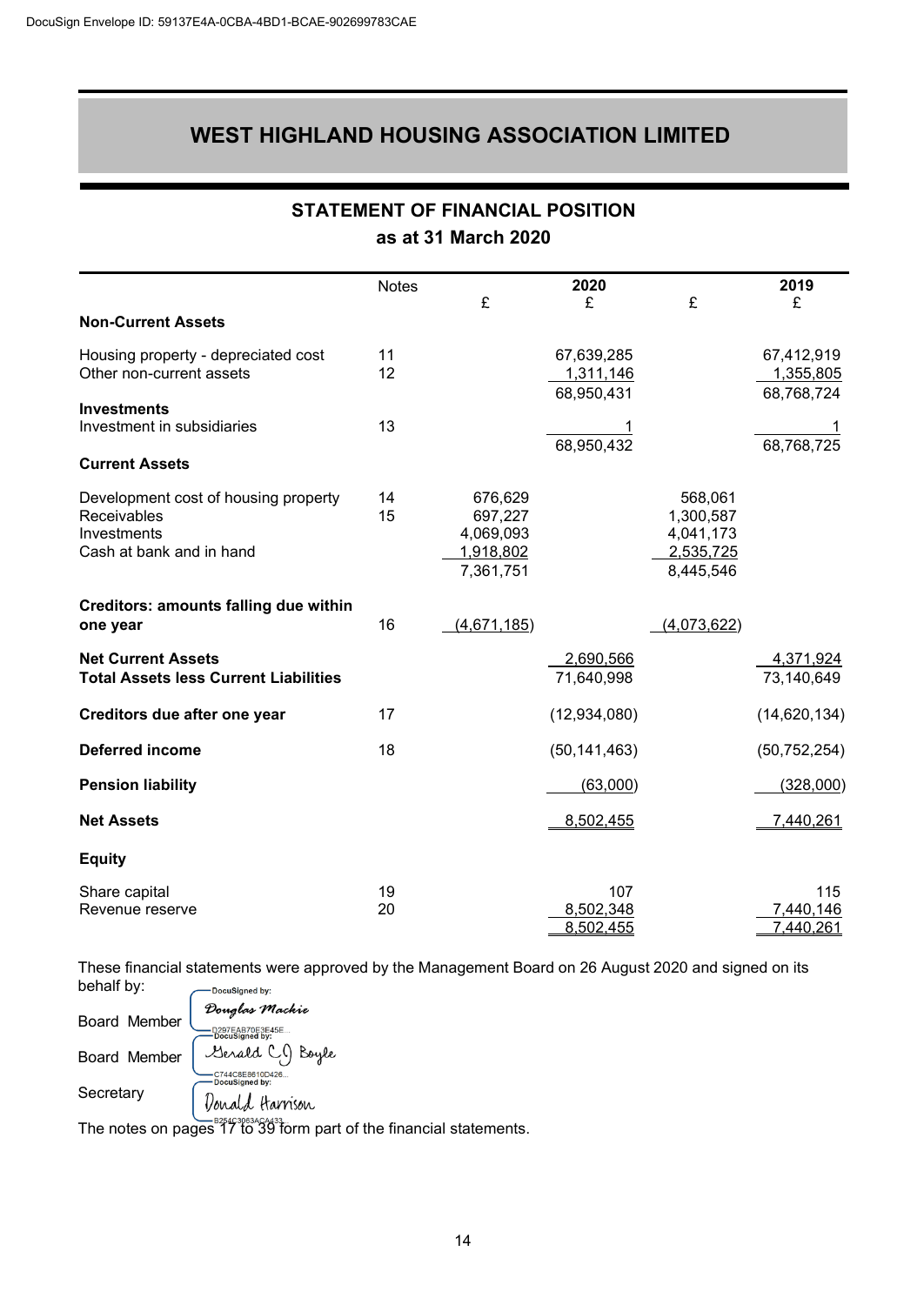### **STATEMENT OF CASH FLOWS for the year ended 31 March 2020**

<span id="page-16-0"></span>

|                                            | £           | 2020<br>£            | £             | 2019<br>£            |
|--------------------------------------------|-------------|----------------------|---------------|----------------------|
| Surplus for the year                       |             | 845,202              |               | 791,088              |
| Adjustments for non cash items             |             |                      |               |                      |
| Depreciation                               | 2,057,942   |                      | 2,022,045     |                      |
| Loss on disposal of components             | 34,446      |                      | 10,297        |                      |
| Amortisation of capital grants             | (1,307,970) |                      | (1, 234, 745) |                      |
| Gain on disposal of properties             | (288, 694)  |                      | (38, 138)     |                      |
| Share capital written off                  | (13)        |                      | (6)           |                      |
| Non cash adjustments to pensions           | (48,000)    |                      | (44,000)      |                      |
| Interest received                          |             | 447,711<br>(47, 344) |               | 715,453<br>(31, 779) |
| Interest paid                              |             | 501,283              |               | 504,258              |
| Operating cash flows before movements      |             |                      |               |                      |
| in working capital                         |             | 1,746,852            |               | 1,979,020            |
| Change in properties developed for sale    | (108, 568)  |                      | (255, 201)    |                      |
| Change in debtors                          | 603,360     |                      | (678, 624)    |                      |
| Change in creditors                        | (421, 883)  |                      | 817,995       |                      |
|                                            |             | 72,909               |               | <u>(115,830)</u>     |
| Net cash inflow from operating activities  |             | 1,819,761            |               | 1,863,190            |
| <b>Investing activities</b>                |             |                      |               |                      |
| Acquisition and construction of properties | (2,403,778) |                      | (1,319,496)   |                      |
| Social Housing Grant received              | 172,256     |                      | 1,034,702     |                      |
| Other grant received                       | 598,569     |                      | 72,000        |                      |
| Proceeds of disposal of properties         | 449,377     |                      | 46,727        |                      |
| Social Housing Grant repaid                | (73, 646)   |                      | (17, 888)     |                      |
| Interest received on cash                  | 47,344      |                      | 31,779        |                      |
| Purchase of short-term investment          | (27, 920)   |                      | (2,015,926)   |                      |
| Purchase of other fixed asset              | (31,000)    |                      | (16, 216)     |                      |
| Net cash outflow from investing            |             | (1, 268, 798)        |               | (2, 184, 318)        |
| <b>Financing activities</b>                |             |                      |               |                      |
| Interest paid on loans                     | (501, 283)  |                      | (504, 258)    |                      |
| Loan advances received                     |             |                      | 1,164,800     |                      |
| Loan principal repayments                  | (666, 608)  |                      | (660, 733)    |                      |
| Share capital issued                       | 5           |                      | <u>2</u>      |                      |
| Net cash inflow on financing               |             | (1, 167, 886)        |               | (189)                |
| (Decrease)/Increase in cash                |             | (616, 923)           |               | (321, 317)           |
| Opening cash and cash equivalents          |             | 2,535,725            |               | 2,857,042            |
| <b>Closing cash and cash equivalents</b>   |             | 1,918,802            |               | 2,535,725            |
| Cash and cash equivalents at 31 March      |             |                      |               |                      |
| 2020                                       |             | <u>1,918,802</u>     |               | 2,535,725            |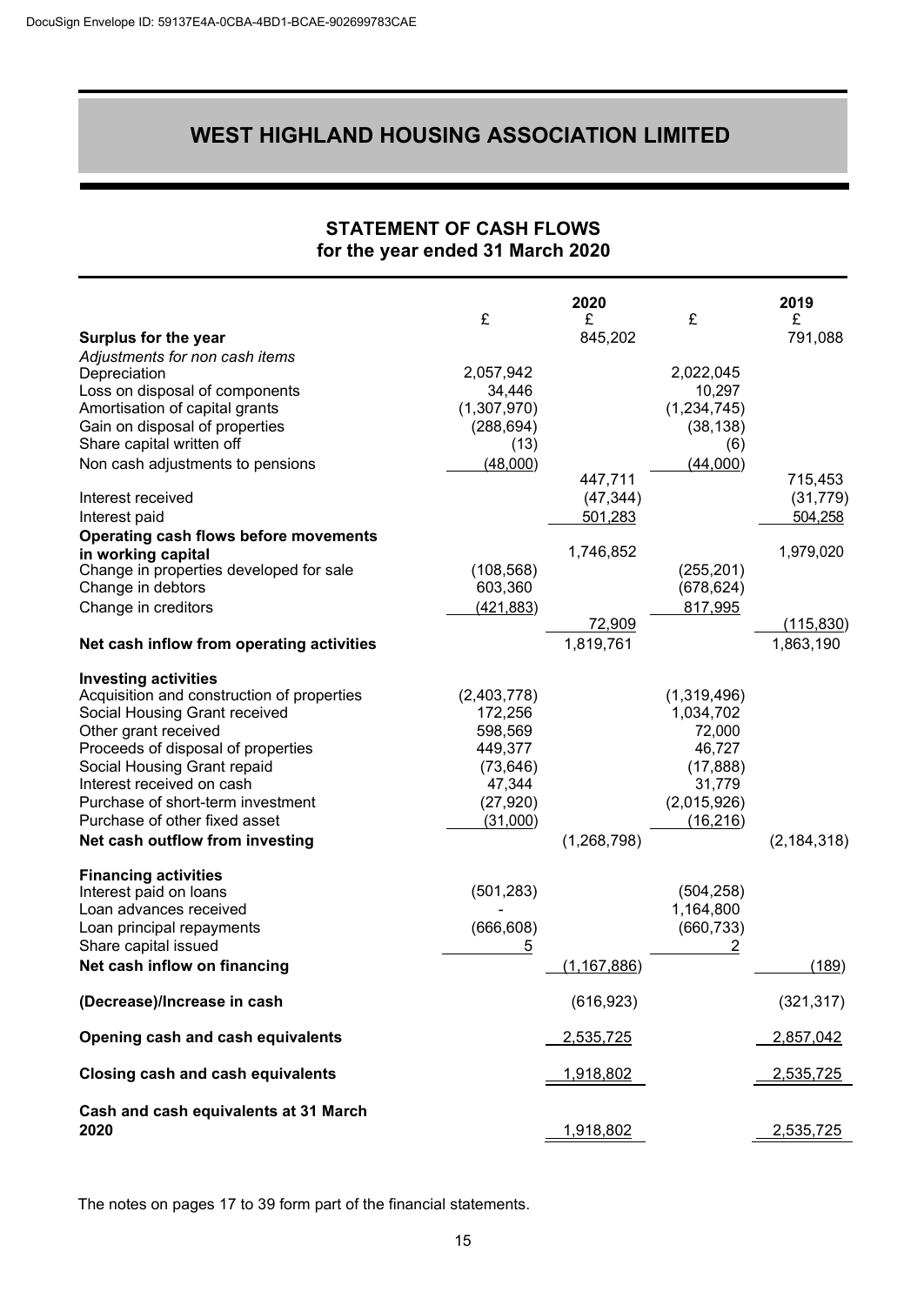### **STATEMENT OF CHANGES IN EQUITY for the year ended 31 March 2020**

<span id="page-17-0"></span>

|                                                           | Share capital | <b>Revenue</b><br>reserve | <b>Total</b> |
|-----------------------------------------------------------|---------------|---------------------------|--------------|
| Balance as at 1 April 2019                                | 115           | 7,440,146                 | 7,440,261    |
| Issue of shares                                           | 5             |                           | 5            |
| Cancellation of shares                                    | (13)          |                           | (13)         |
| Surplus for financial year                                |               | 845,202                   | 845,202      |
| Remeasurement of the defined benefit<br>pension liability |               | 217,000                   | 217,000      |
| Balance as at 31 March 2020                               | 107           | 8,502,348                 | 8,502,455    |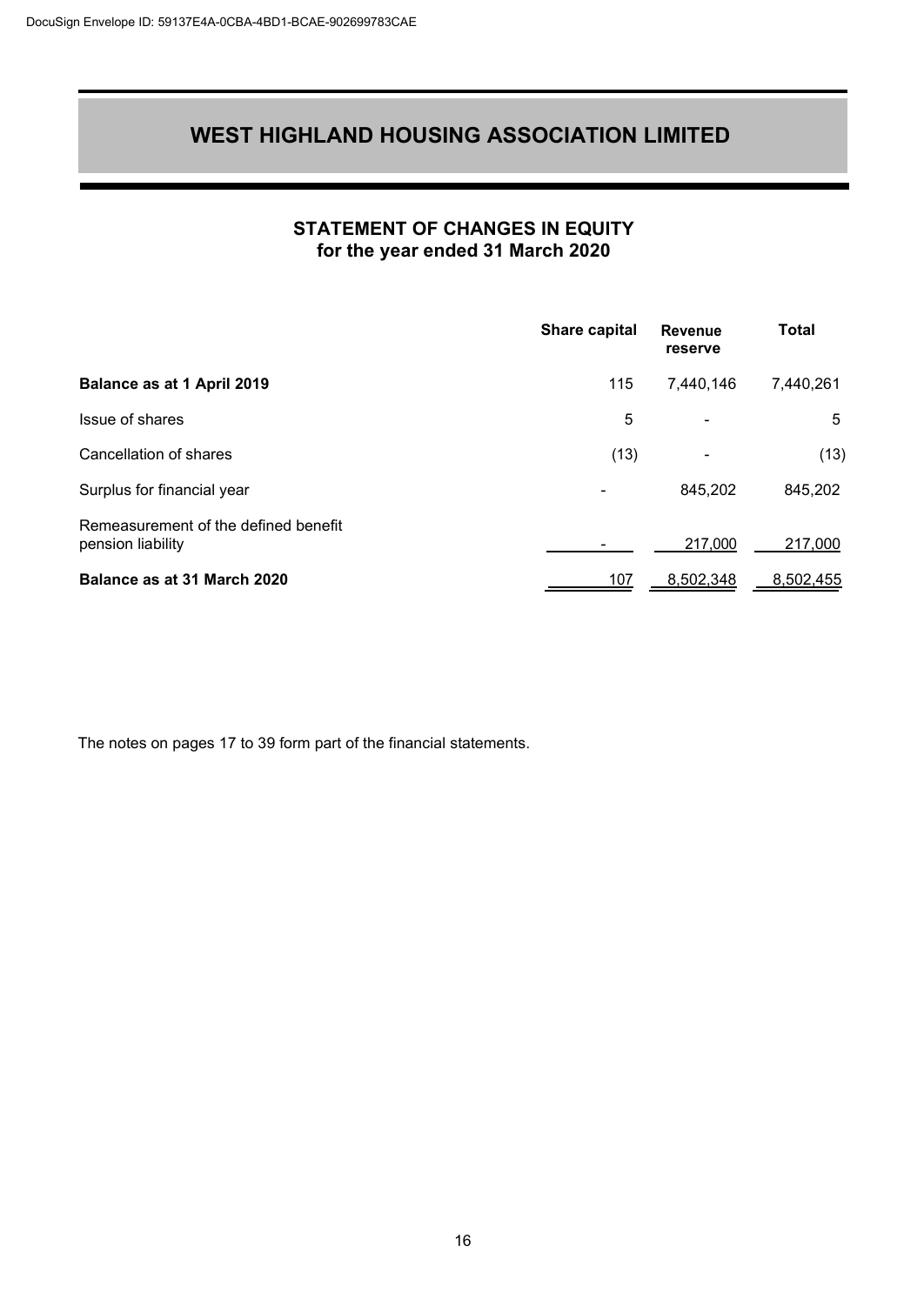#### **NOTES TO THE FINANCIAL STATEMENTS as at 31 March 2020**

#### <span id="page-18-0"></span>**1.1 Statement of Compliance**

These financial statements were prepared in accordance with Financial Reporting Standard 102 - 'The Financial Reporting Standard applicable in the UK and Republic of Ireland' and the Statement of Recommended Practice for registered social housing providers 2018. The Association is a Public Benefit Entity in terms of its compliance with Financial Reporting Standard 102. The principal accounting policies of the Association are set out in the paragraphs below.

#### **1.2 Going Concern**

The Management Board has reviewed the results for this year and has also reviewed the projections for the next 30 years. Although there are some uncertainties arising as a result of the Covid-19 pandemic, these are not considered to be material and the Management Board, therefore, has a reasonable expectation that the Association has adequate resources to continue in operational existence for the foreseeable future. For this reason, the going concern basis has been adopted in these financial statements.

#### **1.3 Turnover**

Turnover is recognised in the year to which it relates. Turnover represents income from lettings and property management, revenue grants and other income together with the amounts amortised on deferred government grants, which are released to income over the expected useful life of the assets to which they relate.

#### **1.4 Social Housing Grants**

Social Housing Grants and Other Capital Grants are accounted for using the accrual method as outlined in section 24 of FRS102. Grants are treated as deferred income and recognised as income on a systematic basis over the expected useful life of the property and assets, to which it relates.

Social Housing Grant received in respect of revenue expenditure is credited as income in the same period as the expenditure to which it relates.

#### **1.5 Non-government grants**

Non-government grants are accounted for using the performance method as outlined in section 34 of FRS 102 and the SORP 2018. Non-government grants are recognised as income when the performance conditions have been met.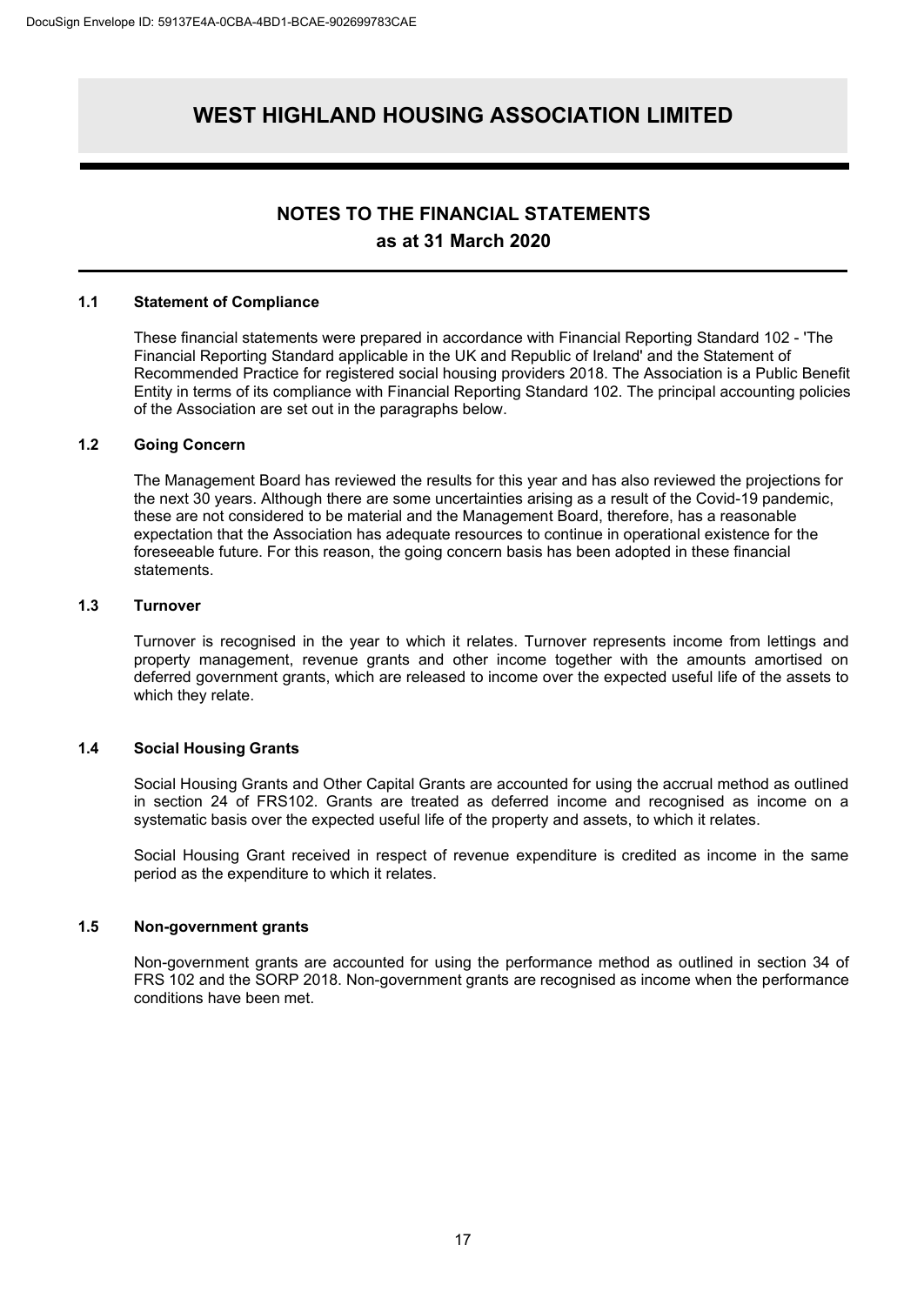#### **NOTES TO THE FINANCIAL STATEMENTS as at 31 March 2020**

#### **1.6 Pensions**

The Association participates in the SHAPS Defined Contribution pension scheme. Contributions are charged to the Statement of Comprehensive Income so as to spread the cost of pensions over the employees' working lives with the Association.

In respect of the defined benefit scheme, payments are made in accordance with periodic calculations by consulting actuaries and are based on pension costs applicable across the various participating associations taken as a whole. In accordance with FRS 102, the Association's share of the scheme assets and liabilities has been separately identified and included in the Statement of Financial Position and measured using a projected unit method and discounted at the current rate of return on a highquality corporate bond of equivalent term and currency to the liability. The Association's share of the deficit is recognised in full and the movement is split between operating costs, finance items and in the Statement of Comprehensive Income as actuarial gain or loss on pension scheme.

#### **1.7 Depreciation**

#### **(i) Housing properties**

Housing Properties are stated at cost less accumulated depreciation. Housing under construction is not depreciated. The Association depreciates housing properties by major component on a straight-line basis over the estimated useful economic lives of each identified component. All components are categorised as Housing Properties. Impairment reviews are carried out if events or circumstances indicate that the carrying value of the components listed below is higher than the recoverable amount.

| <b>Component</b>      | <b>Useful Economic Life</b> |
|-----------------------|-----------------------------|
| Structure             | 50 years                    |
| Roof                  | 45 years                    |
| Render                | 20 years                    |
| Heating               | 15 years                    |
| Hot water cylinder    | 30 years                    |
| <b>External doors</b> | 20 years                    |
| Windows               | 30 years                    |
| Bathroom              | 30 years                    |
| Kitchen               | 15 years                    |

#### **(ii) Other Non-current assets**

The Association's assets other than land are written off at rates calculated to write off the cost of each asset less any grant received evenly over their expected useful economic lives as follows:

| Office Property -       | over 50 years        |
|-------------------------|----------------------|
| Furniture & equipment - | 20% reducing balance |
| Motor vehicles          | 25% reducing balance |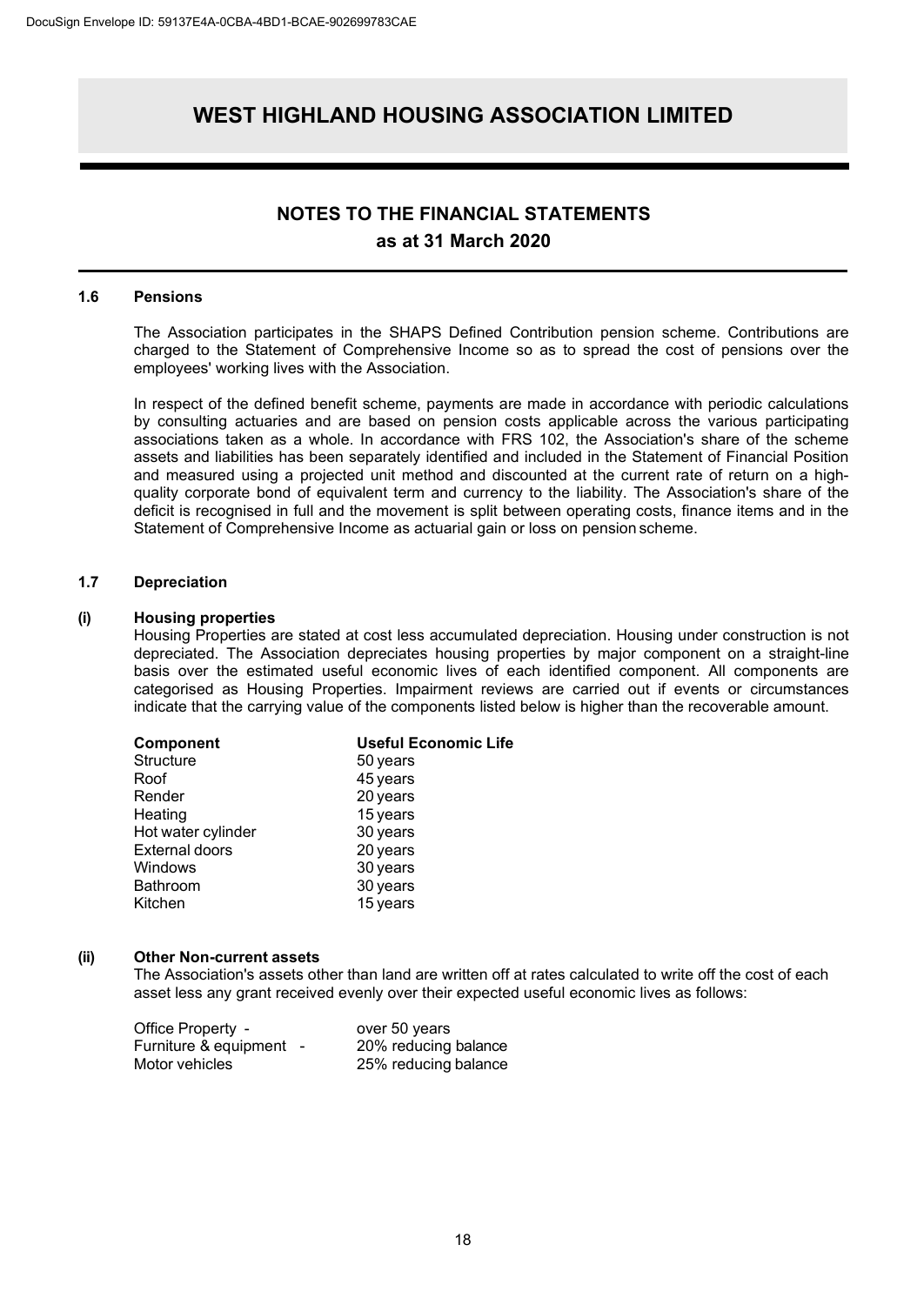#### **NOTES TO THE FINANCIAL STATEMENTS as at 31 March 2020**

#### **1.8 Impairment of fixed assets**

Reviews for impairment of housing properties are carried out on an annual basis and any impairment in an income-generating unit is recognised by a charge to the income and expenditure account. Impairment is recognised where the carrying value of an income-generating unit exceeds the higher of its net realisable value or its value in use. Value in use represents the net present value of expected future cash flows from these units.

Impairment of assets would be recognised in the income and expenditure account.

#### **1.9 Improvements**

Improvements are capitalised where these result in an enhancement of the economic benefits of the property. Such enhancement can occur if the improvements result in:-

- a) an increase in rental income or
- b) a material reduction in future maintenance costs or
- c) a significant extension of the life of the property.

Works to existing properties, which fail to meet the above criteria, are charged to the income and expenditure account.

#### **1.10 Stock and work in progress**

Completed properties and property under construction for outright sale are valued at the lower of cost and net realisable value. Cost comprises materials, direct labour and direct development overheads. Net realisable value is based on estimated sale price after allowing for all further costs of completion and disposal.

Shared equity transactions are grants received from the grant awarding body and passed onto an eligible beneficiary. The grant awarding body has a benefit of a fixed charge on the property. This entitles the grant awarding body to a share of the proceeds on the sale of the property by the beneficiary.

#### **1.11 Financial instruments - basic**

The Association recognises basic financial instruments in accordance with Section 11 of FRS 102.

The Association's debt instruments are measured at amortised cost using the effective interest rate method.

#### **1.12 Apportionment of management expenses**

Direct employee administration and operating costs have been apportioned to the income and expenditure account on the basis of costs of the staff to the extent that they are directly engaged in each of the operations dealt with in those accounts.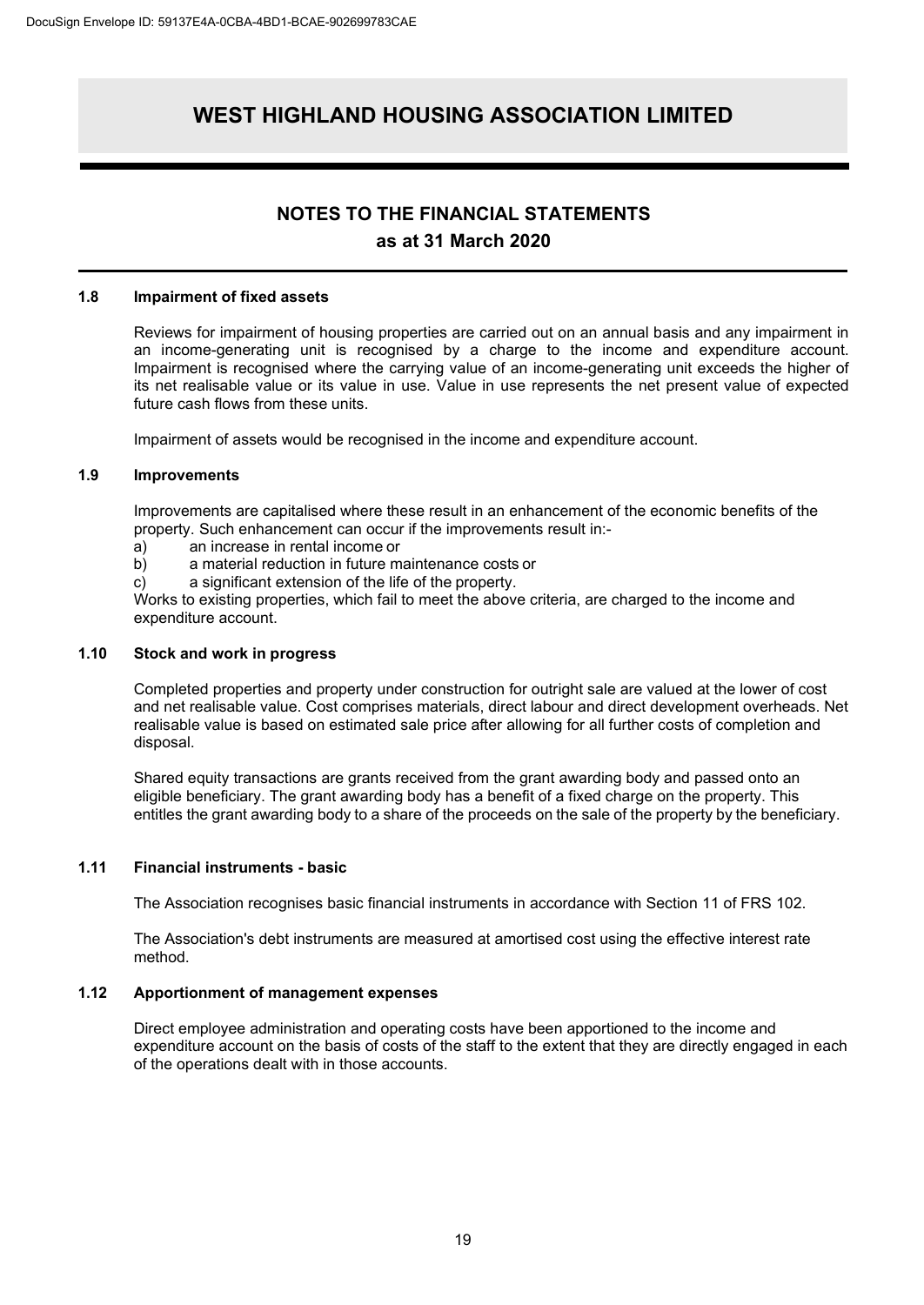#### **NOTES TO THE FINANCIAL STATEMENTS as at 31 March 2020**

#### **1.13 Sale of housing properties**

Properties are disposed of under the appropriate legislation and guidance. All costs and grants relating to the share of property sold are removed from the financial statements at the date of sale, except for first tranche sales. Any grants received that cannot be repaid from the proceeds of sale are abated and the grants removed from the financial statements. First tranche shared ownership disposals are credited to turnover on completion, the cost of construction of these sales is taken to operating costs. Disposals of subsequent tranches are treated as fixed asset disposals with the gain or loss on disposal shown in the income and expenditure account, in accordance with the SORP.

Disposals under shared equity schemes are accounted for in the income and expenditure account.

#### **1.14 Lease obligations**

Rentals paid under operating leases are charged to the income and expenditure account on a straightline basis over the lease term.

Assets held under finance leases and hire purchase contracts, which are those where substantially all the risks and rewards of ownership of the asset have passed to the Association, are capitalised in the balance sheet and are depreciated over their useful lives.

The interest element of the rental obligations is charged to the income and expenditure account over the period of the lease and represents a constant proportion of the balance of the capital repayments outstanding.

#### **1.15 Value added tax**

The Association is VAT registered and is now included within the Link VAT Group. As the major part of the Association's income is exempt, expenditure is shown inclusive of VAT.

#### **1.16 Estimation Uncertainty**

The preparation of financial statements requires the use of certain accounting estimates. It also requires the Management Board to exercise judgement in applying West Highland Housing Association's accounting policies. The areas requiring a higher degree of judgement. or complexity and areas where assumptions or estimates are most significant to the financial statements are disclosed below:

#### Rent arrears - bad debt provision

The Association assesses the recoverability of rent arrears through a detailed assessment process which considers: tenant payment history, arrangements in place and court action.

#### Life cycle of components

The Association estimates the useful lives of major components of its housing property with reference to experience within the housing association sector and to expected design life forcomponents

#### Useful life of properties plant and equipment

The Association assesses the useful life of its properties, plant and equipment and estimates the annual charge for depreciation based on this.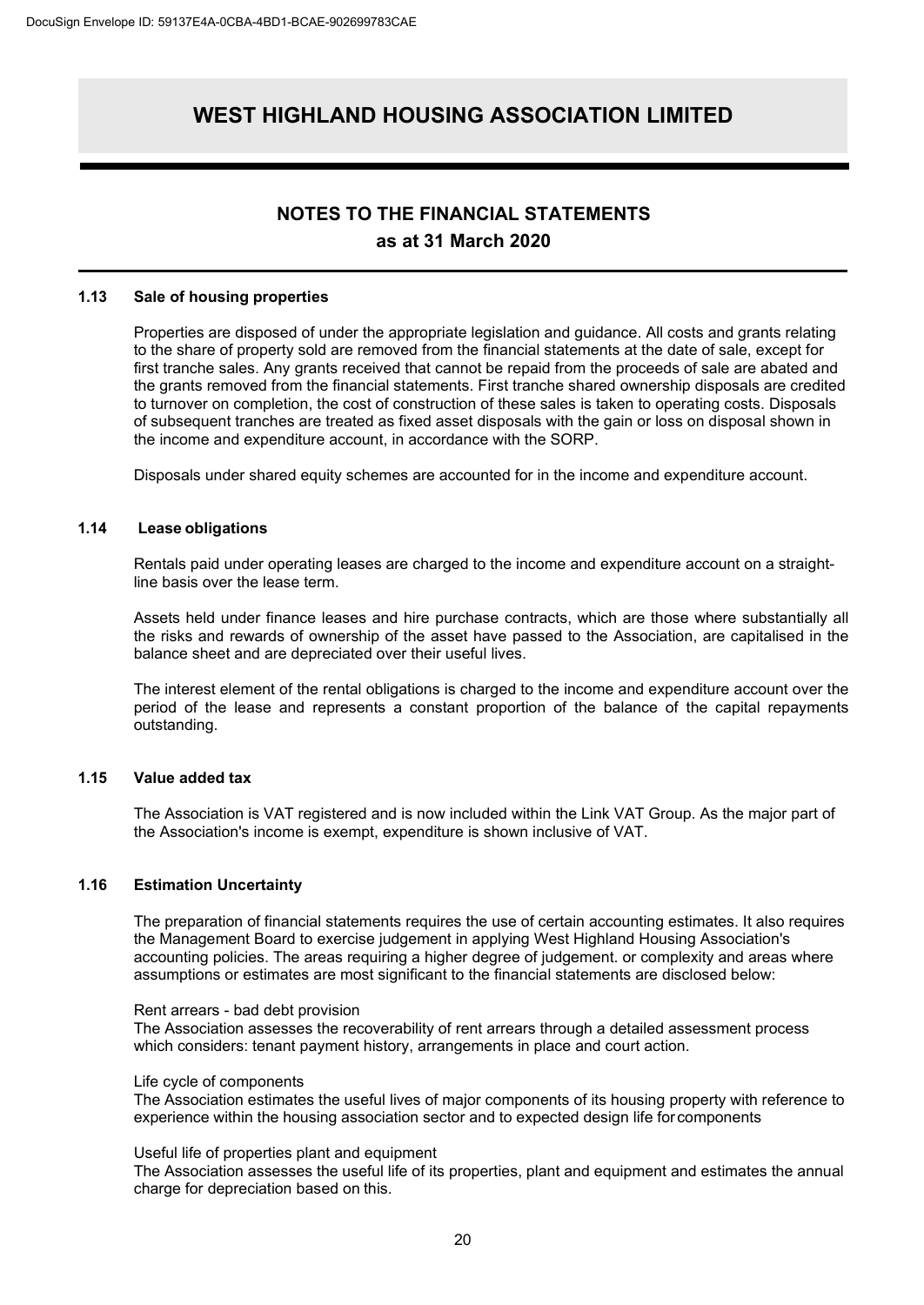### **NOTES TO THE FINANCIAL STATEMENTS as at 31 March 2020**

#### 1.16 **Estimation Uncertainty** (continued)

#### Development cost of housing property

The Association assesses the value of the work in progress in respect of the development cost of shared equity properties for sale against the expected sale proceeds to establish whether any impairment charge is required

#### Pension scheme liabilities

The SHAPS pension scheme liability is valued in these financial statements by an independent actuary. The assumptions used are reviewed by the Board of Management and considered appropriate. Assumptions include estimates of mortality, salary inflation, inflation and discount rates. There are also judgements in respect of the allocation of assets and liabilities in SHAPS as a multi-employer pension scheme.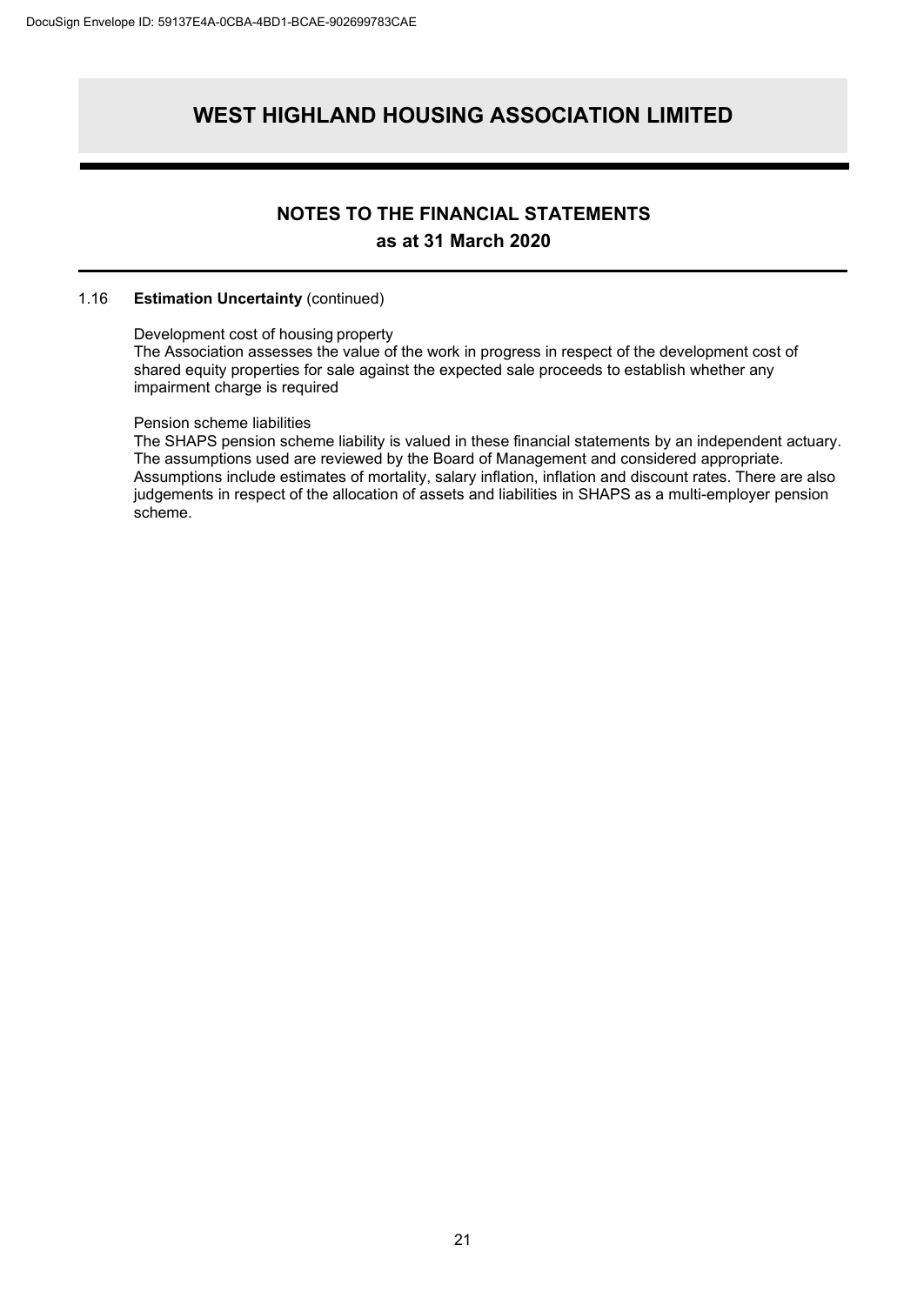### **NOTES TO THE FINANCIAL STATEMENTS as at 31 March 2020**

#### **2. Particulars of turnover, operating costs and operating surplus ordeficit**

|                                        |                 |                    | 2020                        | 2019                        |
|----------------------------------------|-----------------|--------------------|-----------------------------|-----------------------------|
|                                        | <b>Turnover</b> | Operating<br>Costs | Operating<br><b>Surplus</b> | Operating<br><b>Surplus</b> |
|                                        | £               | £                  | £                           | £                           |
| Affordable letting activities (note 3) | 5,170,298       | (4,088,466)        | 1,081,832                   | 1,187,213                   |
| Other activities (note 4)              | 978,537         | (761, 228)         | 217.309                     | 87,354                      |
| Total for 2020                         | 6,148,835       | (4,849,694)        | 1,299,141                   | 1,274,567                   |
| Total for 2019                         | 5,717,047       | (4,442,480)        | 1,274,567                   |                             |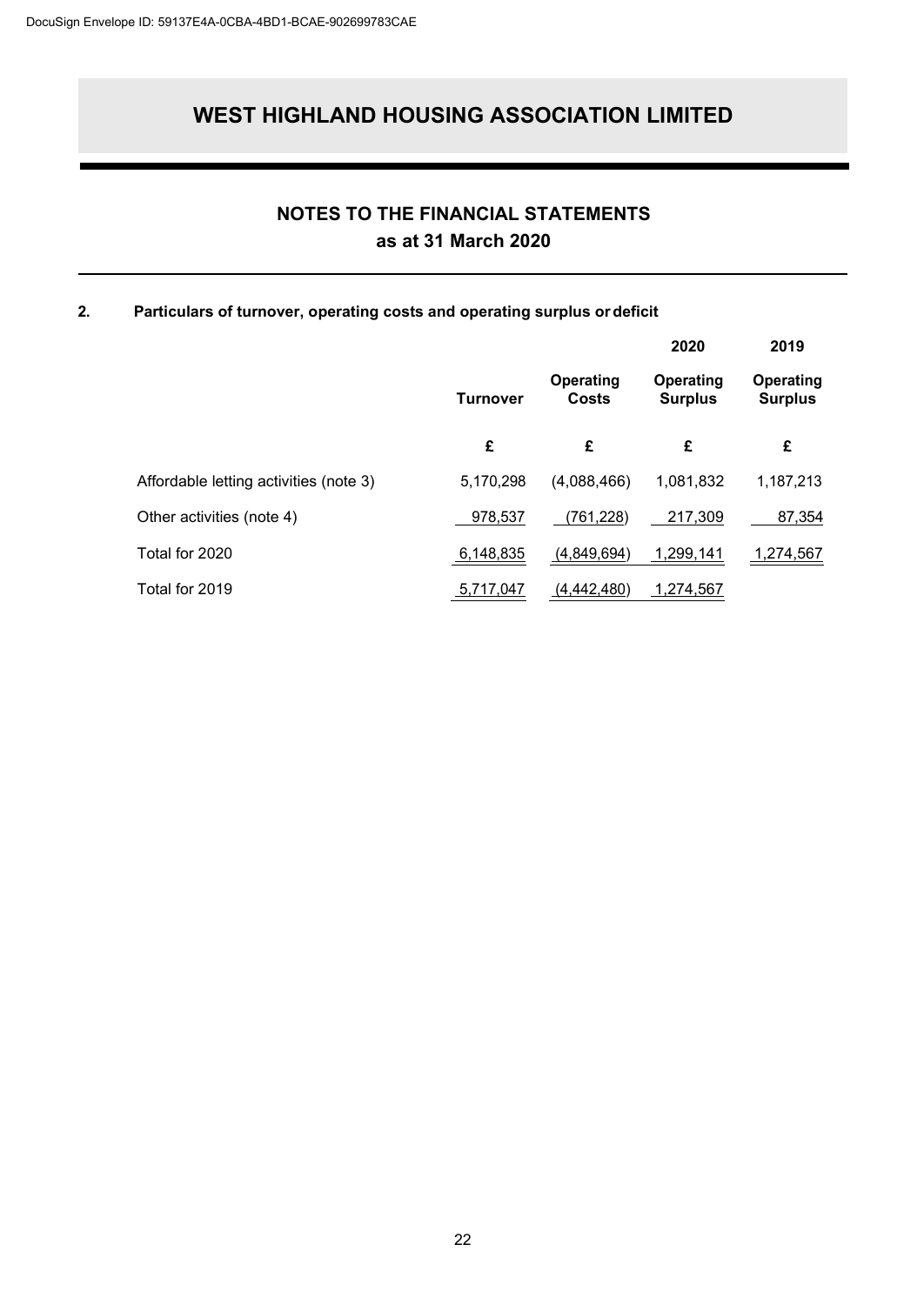### **NOTES TO THE FINANCIAL STATEMENTS as at 31 March 2020**

#### **3 Particulars of turnover, operating costs and operating surplus or deficit from affordable lettings activities**

|                                                                                                                                                                                                                        | General<br><b>Needs</b><br><b>Housing</b>           | <b>Shared</b><br>Ownership<br><b>Housing</b> | 2020<br><b>Total</b>                                | 2019<br><b>Total</b>                                |
|------------------------------------------------------------------------------------------------------------------------------------------------------------------------------------------------------------------------|-----------------------------------------------------|----------------------------------------------|-----------------------------------------------------|-----------------------------------------------------|
| <b>Revenue from lettings</b>                                                                                                                                                                                           | £                                                   | £                                            | £                                                   | £                                                   |
| Rent receivable net of service charges                                                                                                                                                                                 | 3,847,936                                           | 50,256                                       | 3,898,192                                           | 3,742,204                                           |
| Gross income from rent and service charges                                                                                                                                                                             | 3,847,936                                           | 50,256                                       | 3,898,192                                           | 3,742,204                                           |
| Less: Rent losses from voids                                                                                                                                                                                           | (24, 823)                                           |                                              | (24, 823)                                           | (27, 166)                                           |
| Net income from rents and service<br>charges                                                                                                                                                                           | 3,823,113                                           | 50,256                                       | 3,873,369                                           | 3,715,038                                           |
| Grants released from deferred income<br>Revenue grants from Scottish Ministers                                                                                                                                         | 1,290,873<br>45,072                                 | (39,016)                                     | 1,251,857<br>45,072                                 | 1,234,745<br>48,000                                 |
| <b>Total turnover from affordable letting</b><br>activities                                                                                                                                                            | 5,159,058                                           | 11,240                                       | 5,170,298                                           | 4,997,783                                           |
| Expenditure on affordable letting<br>activities                                                                                                                                                                        |                                                     |                                              |                                                     |                                                     |
| Management and maintenance                                                                                                                                                                                             | 959,482                                             | 12,531                                       | 972,013                                             | 936,734                                             |
| administration costs<br>Service costs                                                                                                                                                                                  | 2,733                                               |                                              | 2,733                                               | 9,455                                               |
| Planned and cyclical maintenance including<br>major repair costs<br>Reactive maintenance costs<br>Bad debts - rents and service charges<br>Depreciation of affordable let properties<br>Loss on disposal of components | 586,610<br>492,784<br>17,596<br>1,966,369<br>34,446 | 15,915                                       | 586,610<br>492,784<br>17,596<br>1,982,284<br>34,446 | 494,556<br>390,097<br>22,784<br>1,946,647<br>10,297 |
| Operating costs of affordable letting<br>activities                                                                                                                                                                    | 4,060,020                                           | 28,446                                       | 4,088,466                                           | 3,810,570                                           |
| <b>Operating surplus for affordable letting</b><br>activities                                                                                                                                                          | 1,099,038                                           | <u>(17,206)</u>                              | <u>1,081,832</u>                                    | <u>1,187,213</u>                                    |
| <b>Operating surplus for affordable letting</b><br>activities for previous year                                                                                                                                        | 1,157,529                                           | 29,684                                       | 1,187,213                                           |                                                     |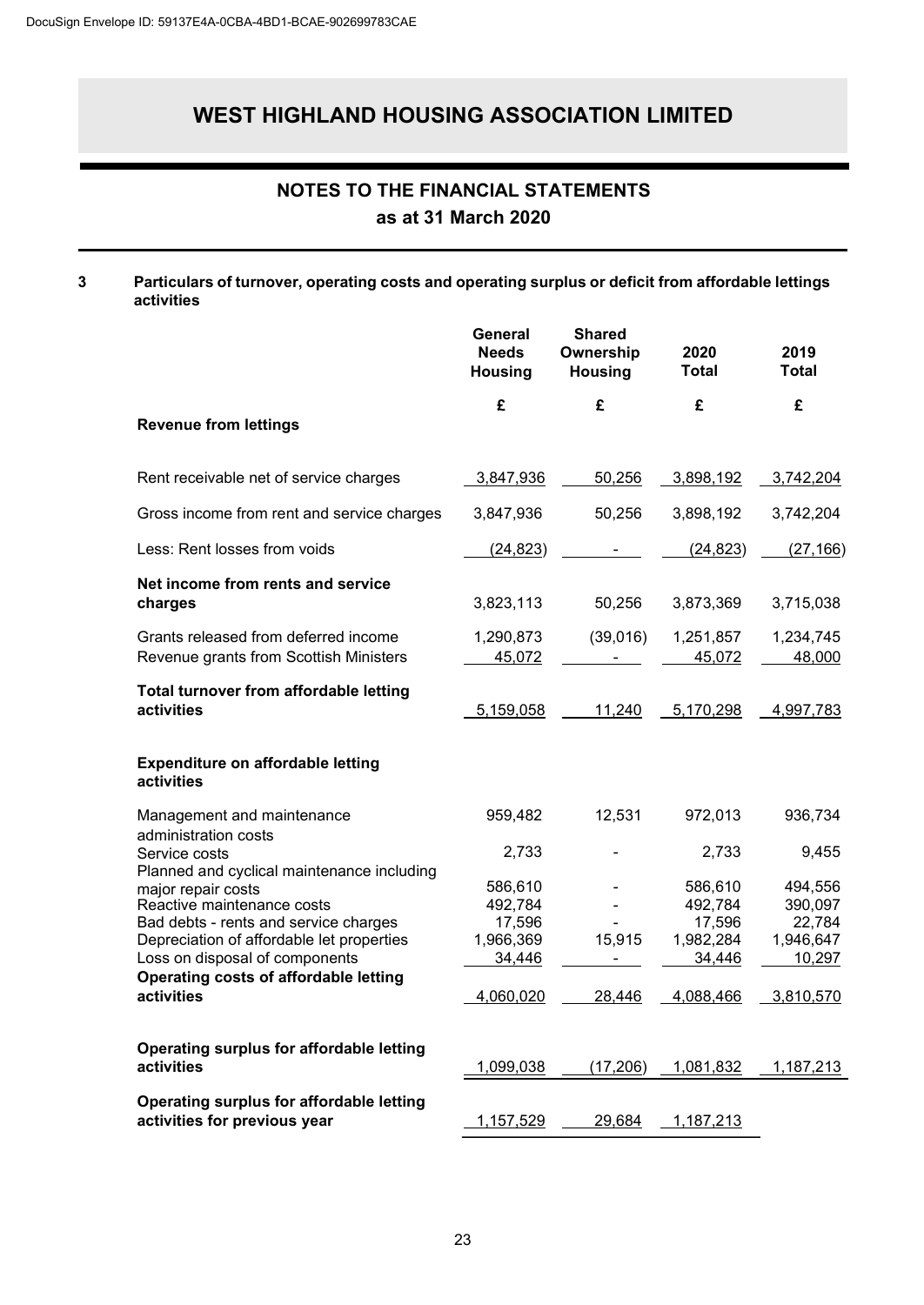### **NOTES TO THE FINANCIAL STATEMENTS**

### **as at 31 March 2020**

#### **4 Particulars of turnover, operating costs and operating surplus or deficit from otheractivities**

|                                      | <b>Grants from</b><br><b>Scottish</b><br><b>Ministers</b><br>£ | Other<br>income<br>£ | Total<br>turnover<br>£ | <b>Other</b><br>operating<br>costs<br>£ | 2020<br>Operating<br>surplus /<br>(deficit)<br>£ | 2019<br><b>Operating</b><br>surplus /<br>(deficit) |
|--------------------------------------|----------------------------------------------------------------|----------------------|------------------------|-----------------------------------------|--------------------------------------------------|----------------------------------------------------|
| Wider role activities                | 38,536                                                         |                      | 38,536                 | (87,900)                                | (49, 364)                                        | (34, 764)                                          |
| Development and construction of      |                                                                |                      |                        |                                         |                                                  |                                                    |
| property activities                  |                                                                | 693,375              | 693,375                | (722, 814)                              | (29, 439)                                        | 47,351                                             |
| Energy supply                        | 61,543                                                         | 40,671               | 102,214                | (102, 214)                              |                                                  | 9,050                                              |
| Commercial property income           |                                                                | 27,401               | 27,401                 | (4,110)                                 | 23,291                                           | 31,180                                             |
| <b>Biomass boilers</b>               |                                                                | 46,001               | 46,001                 | (46,001)                                |                                                  | 6,960                                              |
| Agency/management services for other |                                                                |                      |                        |                                         |                                                  |                                                    |
| housing associations                 |                                                                | 35,047               | 35,047                 | (35,047)                                |                                                  |                                                    |
| Donations                            |                                                                |                      |                        | (15,875)                                | (15, 875)                                        | (10, 561)                                          |
| Gain on disposal of property         |                                                                |                      |                        | 288,694                                 | 288,694                                          | 38,138                                             |
| Other income                         | 7,056                                                          | 28,907               | 35,963                 | (35, 961)                               |                                                  |                                                    |
|                                      | 107,135                                                        | 871,402              | 978,537                | (761, 228)                              | 217,309                                          | 87,354                                             |
| Total from other activities for the  |                                                                |                      |                        |                                         |                                                  |                                                    |
| previous year                        | 78,952                                                         | 640,312              | 719,264                | 631,910                                 | 87,354                                           |                                                    |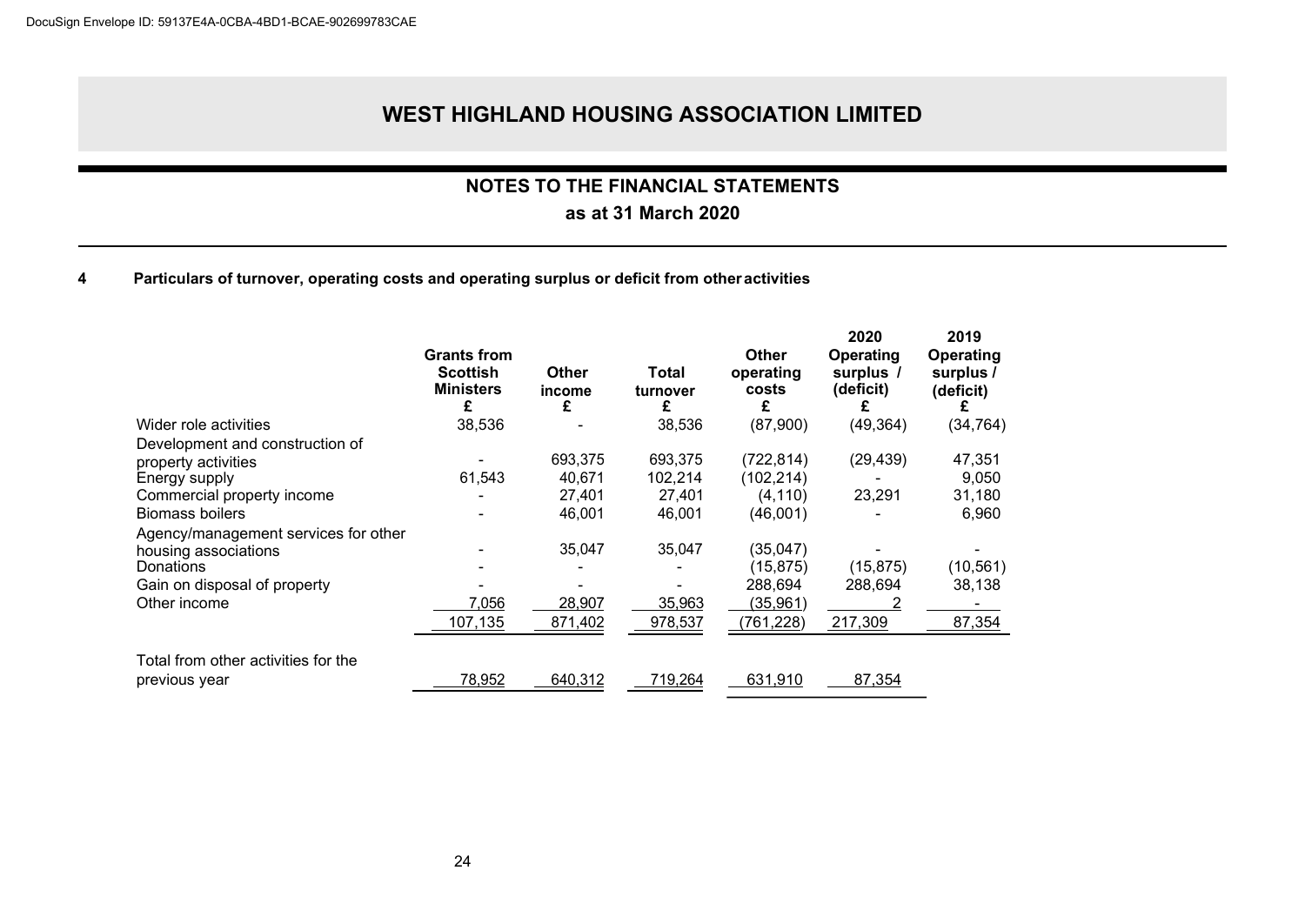### **NOTES TO THE FINANCIAL STATEMENTS as at 31 March 2020**

#### **5 EMPLOYEE INFORMATION**

| Staff costs during year                                                                       | 2020<br>£                              | 2019<br>£                              |
|-----------------------------------------------------------------------------------------------|----------------------------------------|----------------------------------------|
| Wages and salaries<br>Social security costs<br>Other pension costs                            | 631,984<br>57,812<br>42,108<br>731,904 | 600,937<br>54,044<br>36,312<br>691,293 |
| The average number of persons employed by the Association during the<br>year were as follows: |                                        |                                        |
| Full time equivalent                                                                          | 20                                     | 19                                     |

#### **6 KEY MANAGEMENT PERSONNEL**

Key management personnel are defined as the Chief Executive and Operations Manager.

Aggregate emoluments payable to employees with emoluments greater than £60,000 (excluding pension contributions) were:

|                                                                                                               | 2020                      | 2019                      |
|---------------------------------------------------------------------------------------------------------------|---------------------------|---------------------------|
| Emoluments (excluding pension contributions)                                                                  | 68,826                    | 65,955                    |
| Total emoluments                                                                                              | 74,560                    | 71,227                    |
| The number of key management personnel whose emoluments exceed<br>£60,000 are shown within the following band |                           |                           |
| £60,001 to £70,000                                                                                            |                           |                           |
| <b>Emoluments payable to Chief Executive</b>                                                                  | £                         | £                         |
| Emoluments excluding pension contributions<br>Employer's pension contributions                                | 68,826<br>5,734<br>74,560 | 65,955<br>5,272<br>71,227 |
| Total emoluments paid to key management personnel                                                             | 138.708                   | 132,308                   |

#### **Management Board member emoluments**

No member of the Management Board received any emoluments in respect of their services to the Association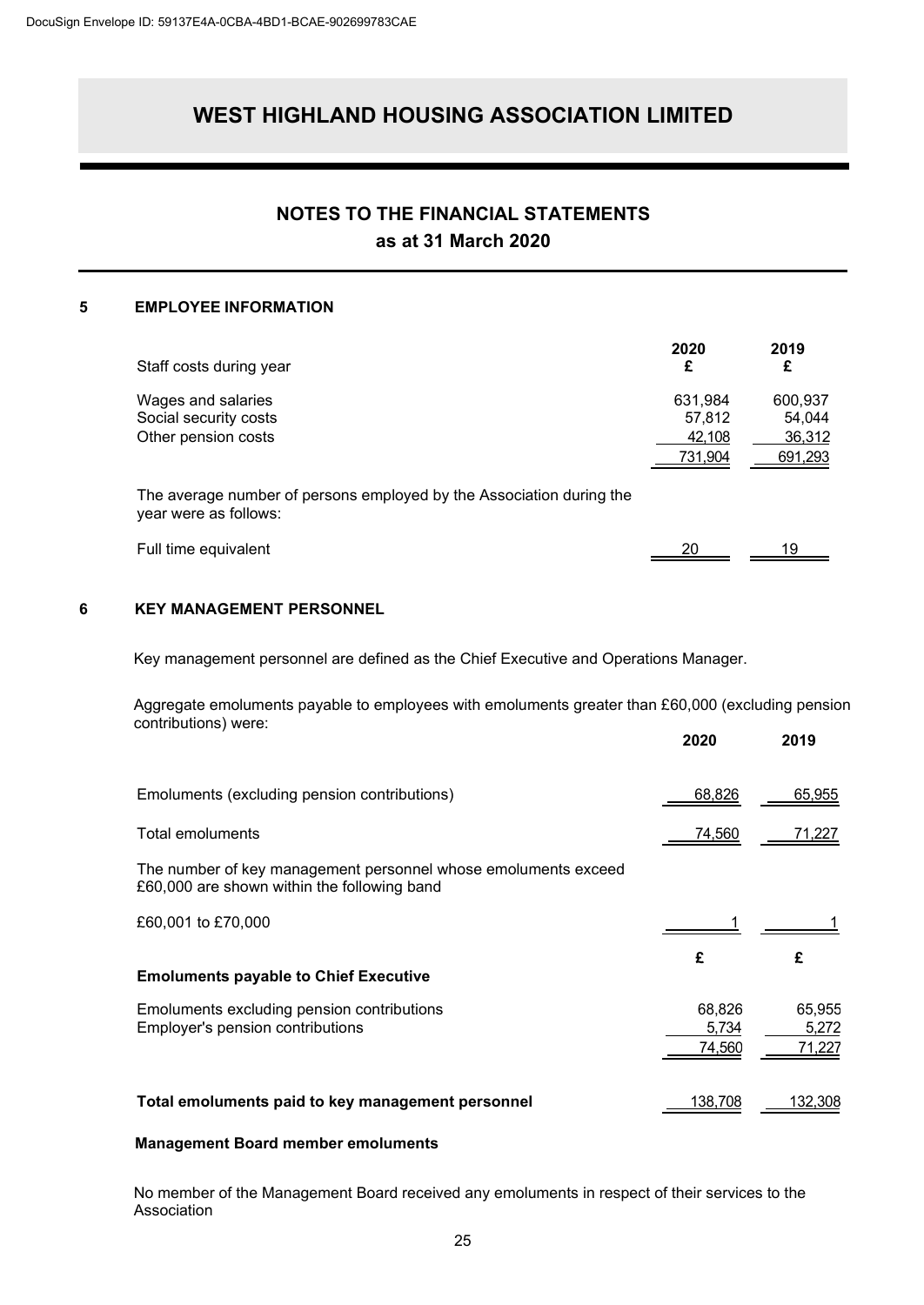# **NOTES TO THE FINANCIAL STATEMENTS**

### **as at 31 March 2020**

| <b>SURPLUS FOR FINANCIAL YEAR</b>                                                                                                                                                                                                                      | 2020<br>£                                      | 2019<br>£                              |
|--------------------------------------------------------------------------------------------------------------------------------------------------------------------------------------------------------------------------------------------------------|------------------------------------------------|----------------------------------------|
| Surplus is stated after charging:-<br>Depreciation - tangible owned fixed assets<br>Loss on disposal of components<br>Remuneration of auditor for audit services<br>Operating lease rentals - other<br>Loss on disposal of other tangible fixed assets | 2,057,943<br>34,446<br>12,000<br>6,584         | 2,022,045<br>10,297<br>11,446<br>7,050 |
| Gain on disposal of housing property                                                                                                                                                                                                                   | (288, 694)                                     | (38, 138)                              |
| <b>GAIN ON SALE OF HOUSING STOCK</b>                                                                                                                                                                                                                   | 2020                                           | 2019<br>£                              |
| Sale proceeds                                                                                                                                                                                                                                          | 449,377                                        | 46,727                                 |
|                                                                                                                                                                                                                                                        |                                                | 8,589                                  |
|                                                                                                                                                                                                                                                        |                                                | 38,138                                 |
| <b>INTEREST PAYABLE</b>                                                                                                                                                                                                                                |                                                |                                        |
|                                                                                                                                                                                                                                                        |                                                | 2019<br>£                              |
| Loan interest payable                                                                                                                                                                                                                                  | 493,283                                        | 504,258                                |
|                                                                                                                                                                                                                                                        | Cost of sales<br>Gain on sale of housing stock | £<br>160,683<br>288,694<br>2020<br>£   |

No interest has been capitalised.

#### **10 TAXATION**

The Association is considered to pass the tests set out in Paragraph 1 Schedule 6 Finance Act 2012 and therefore it meets the definition of a charitable company for UK corporation tax purposes. Accordingly, the Association is potentially exempt from taxation in respect of income and capital gains received within categories covered by Chapter 3 Part 11 Corporation Tax Act 2010 or Section 256 of the Taxation of Chargeable Gains Act 1992, to the extent that such income or gains are applied exclusively to charitable purposes.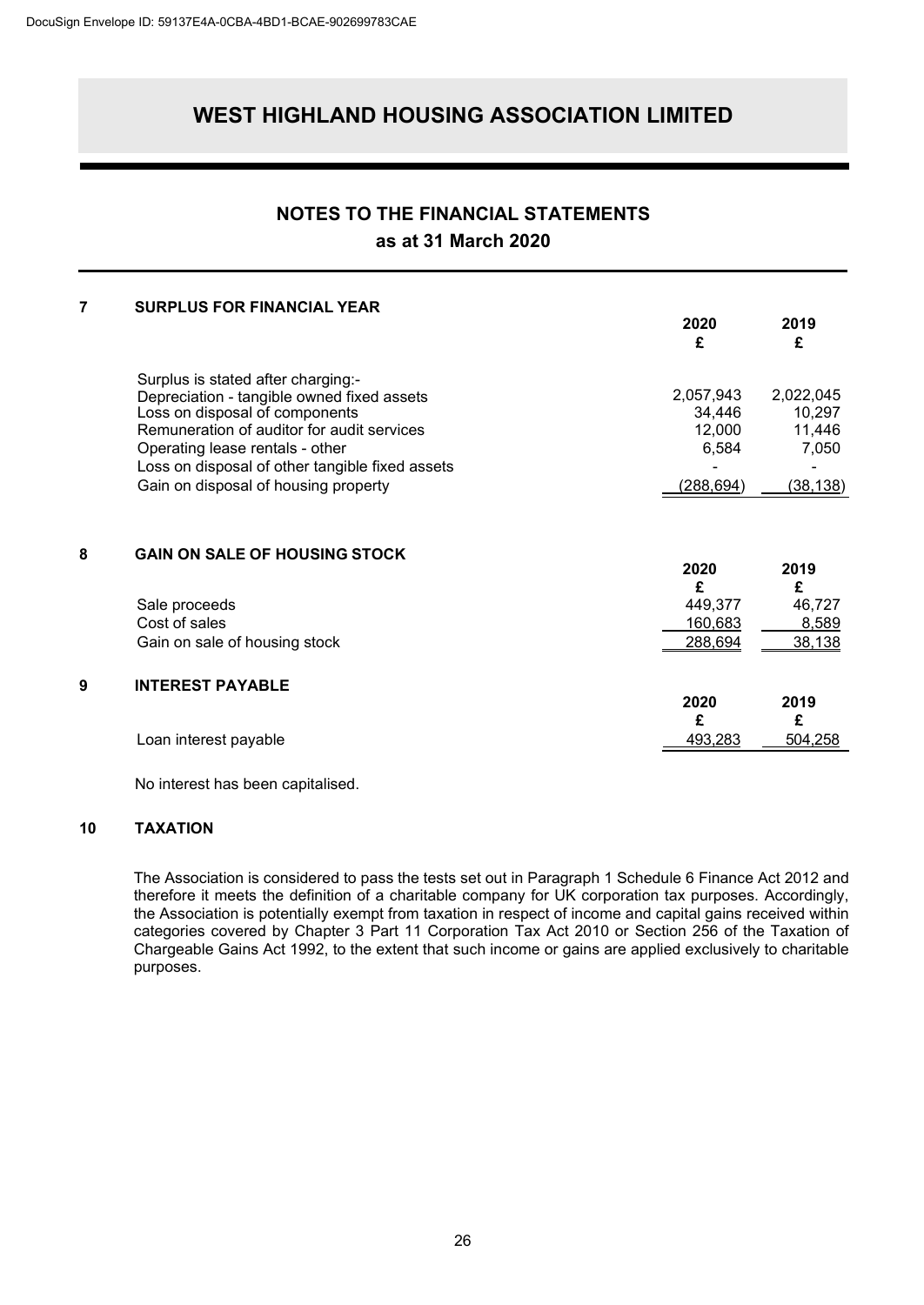### **NOTES TO THE FINANCIAL STATEMENTS as at 31 March 2020**

#### **11 NON-CURRENT ASSETS HOUSING PROPERTY**

|                           | Letting properties |                  |                 |                   |
|---------------------------|--------------------|------------------|-----------------|-------------------|
|                           |                    | Under            | <b>Shared</b>   | Total             |
|                           | <b>Complete</b>    | construction     | ownership       |                   |
|                           | £                  | £                | £               | £                 |
| Cost                      |                    |                  |                 |                   |
| As at 1 April 2019        | 84,813,570         | 4,628,198        | 876,344         | 90,318,112        |
| Additions during the year | 1,456,870          | 946,908          |                 | 2,403,778         |
| Transfers during the year | 1,525,731          | (1,525,731)      |                 |                   |
| Disposals during the year | <u>(115,976)</u>   |                  | (148,409)       | (264,385)         |
| As at 31 March 2020       | 87,680,195         | 4,049,375        | 727,935         | 92,457,505        |
|                           |                    |                  |                 |                   |
| <b>Depreciation</b>       |                    |                  |                 |                   |
| As at 1 April 2019        | 22,514,068         |                  | 391,125         | 22,905,193        |
| Provided for year         | 1,966,368          |                  | 15,915          | 1,982,283         |
| Eliminated on disposals   | (5, 238)           |                  | <u>(64,018)</u> | <u>(69,256)</u>   |
| As at 31 March 2020       | 24,475,198         |                  | 343,022         | 24,818,220        |
|                           |                    |                  |                 |                   |
| <b>Net Book Value</b>     |                    |                  |                 |                   |
| As at 31 March 2020       | 63,204,997         | <u>4,049,375</u> | 384,913         | <u>67,639,285</u> |
| As at 1 April 2019        | <u>62,299,502</u>  | <u>4,628,198</u> | <u>485,219</u>  | 67,412,919        |

Total works expenditure on existing housing properties amounted to £1,456,870 (2019: £103,350) of which £1,378,178 (2019: £78,612) was capitalised in respect of component replacements. There were no amounts capitalised in respect of improvements (2019: nil).

There were no amounts capitalised, during the year, in respect of loan interest (2019: nil)

All land and buildings included above are wholly owned by the Association.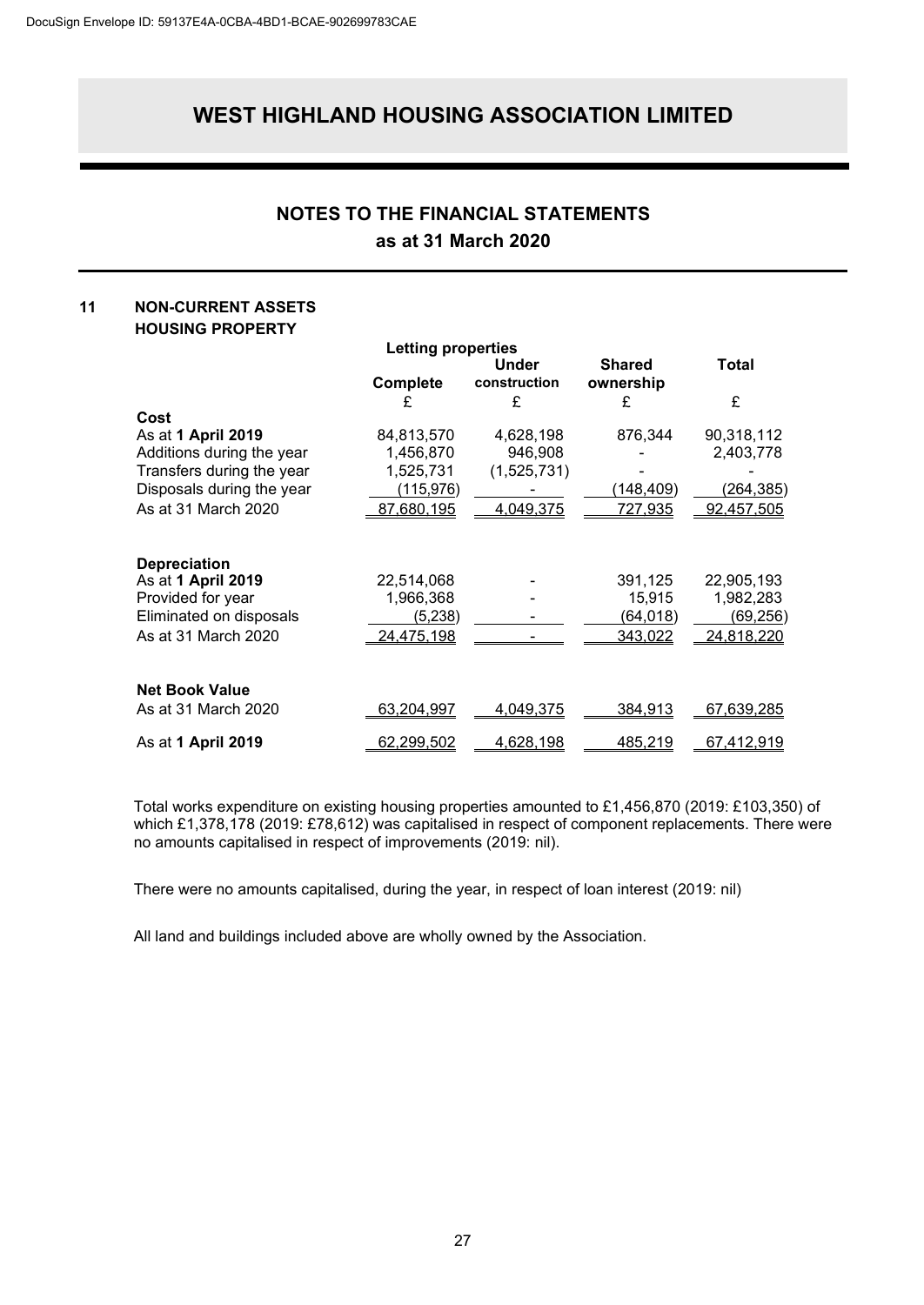### **NOTES TO THE FINANCIAL STATEMENTS as at 31 March 2020**

#### **12 NON-CURRENT ASSETS OTHER TANGIBLE FIXED ASSETS**

.

|    |                                        | <b>Office</b><br>property<br>£ | Plant &<br>equipment<br>£ | <b>Office</b><br>equipment<br>£ | <b>Motor</b><br>vehicles<br>£ | <b>Total</b><br>£ |
|----|----------------------------------------|--------------------------------|---------------------------|---------------------------------|-------------------------------|-------------------|
|    | Cost                                   |                                |                           |                                 |                               |                   |
|    | As at 1 April 2019                     | 694,516                        | 1,014,733                 | 256,957                         | 26,639                        | 1,992,845         |
|    | Additions                              |                                | 21,420                    | 9,580                           |                               | 31,000            |
|    | As at 31 March 2020                    | 694,516                        | 1,036,153                 | 266,537                         | 26,639                        | 2,023,845         |
|    | Depreciation                           |                                |                           |                                 |                               |                   |
|    | As at 1 April 2019                     | 190,030                        | 210,438                   | 221,171                         | 15,401                        | 637,040           |
|    | Charge for year                        | 11,968                         | 51,808                    | 9,073                           | 2,810                         | 75,659            |
|    | As at 31 March 2020                    | 201,998                        | 262,246                   | 230,244                         | 18,211                        | 712,699           |
|    | Net book value                         |                                |                           |                                 |                               |                   |
|    | As at 31 March 2020                    | 492,518                        | 773,907                   | 36,293                          | 8,428                         | 1,311,146         |
|    | As at 1 April 2019                     | 504,486                        | 804,295                   | 35,786                          | 11,238                        | 1,355,805         |
| 13 | <b>INVESTMENTS</b>                     |                                |                           |                                 |                               |                   |
|    |                                        |                                |                           |                                 | 2020<br>£                     | 2019<br>£         |
|    | Share in West Highland Futures Limited |                                |                           |                                 |                               |                   |
|    |                                        |                                |                           |                                 |                               |                   |

West Highland Futures Limited is a wholly owned subsidiary of the Association. During the year West Highland Futures Limited made a loss of £(13,883) (2019: loss of £(18,862), which was deducted from reserves, bringing total reserves to £(72,509).

In the opinion of the Management Board the aggregate value of the assets of the subsidiaries is not less than the aggregate of the amount at which those assets are stated in the Association's Statement of Financial Position.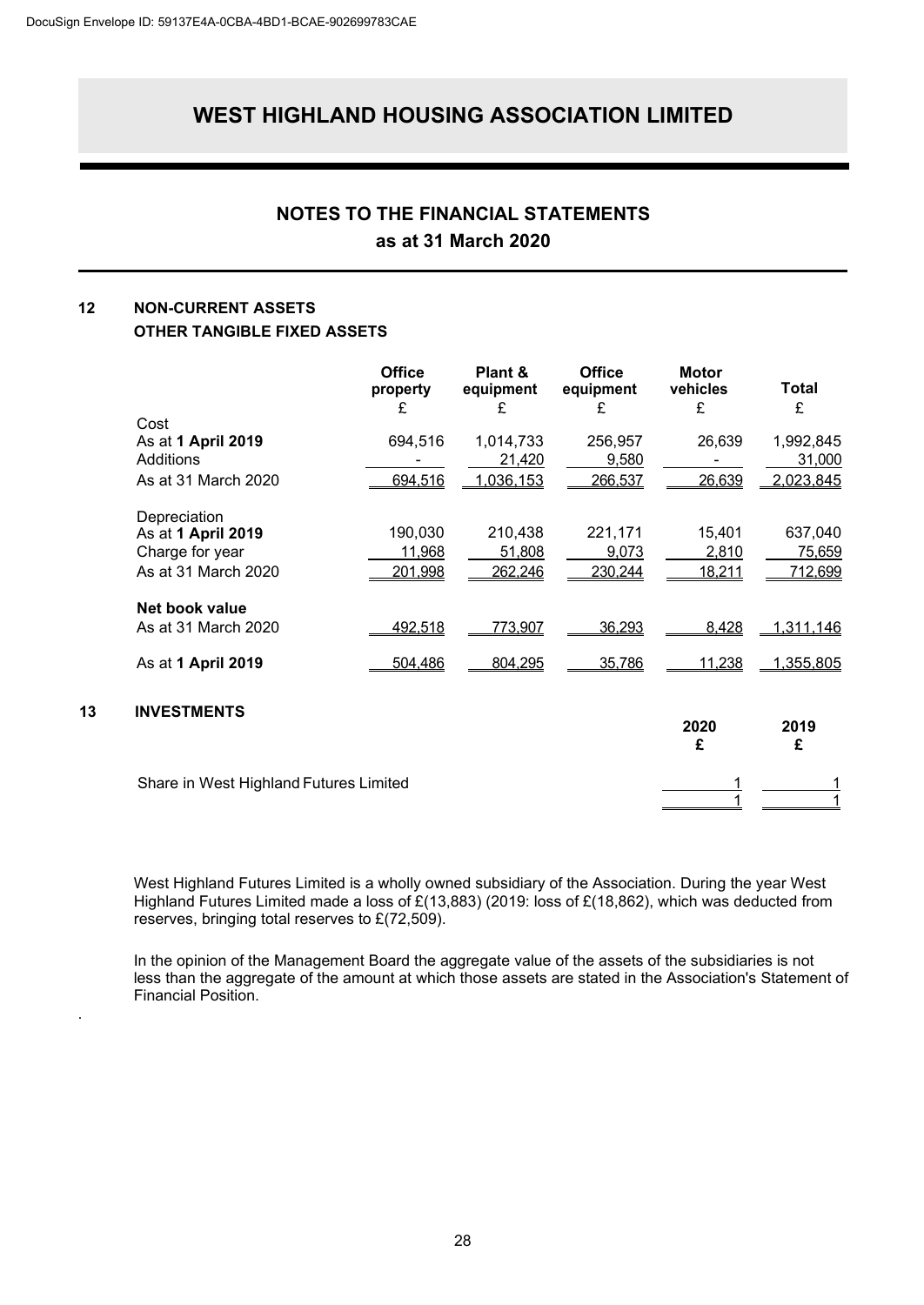### **NOTES TO THE FINANCIAL STATEMENTS as at 31 March 2020**

#### **14 DEVELOPMENT COST OF HOUSING PROPERTY**

|                                         | 2020       | 2019<br>£   |
|-----------------------------------------|------------|-------------|
| Development cost of properties for sale | 1.524.596  | 2.098.971   |
| Social housing and other grant received | (847, 967) | (1,530,910) |
|                                         | 676.629    | 568.061     |

#### **15 RECEIVABLES AMOUNTS FALLING DUE WITHIN ONEYEAR**

| Arrears of rent and service charges | 186.835   | 172.894          |
|-------------------------------------|-----------|------------------|
| Bad debt provision                  | (110.479) | (97, 379)        |
|                                     | 76,356    | 75.515           |
| Social Housing Grant                | 349.282   | 472.378          |
| Other receivables                   | 113,516   | 522.071          |
| Amounts due from group undertakings | 158.073   | 230,623          |
|                                     | 697.227   | <u>1,300,587</u> |

**2020 2019**

#### **16 PAYABLES AMOUNTS FALLING DUE WITHIN ONE YEAR**

|                                    | 2020             | 2019      |
|------------------------------------|------------------|-----------|
|                                    |                  | £         |
|                                    | £                |           |
| Housing loans                      | 1,660,764        | 641,318   |
| Trade payables                     | 415,855          | 1,030,539 |
| Rent in advance                    | 36.709           | 37,830    |
| Social Housing Grant repayable     | 1,801,955        | 1,841,363 |
| Other taxation and social security | 16.754           | 14,460    |
| Amounts due to group undertakings  | 298,035          |           |
| Accruals and deferred income       | 441,113          | 508,112   |
|                                    | <u>4,671,185</u> | 4,073,622 |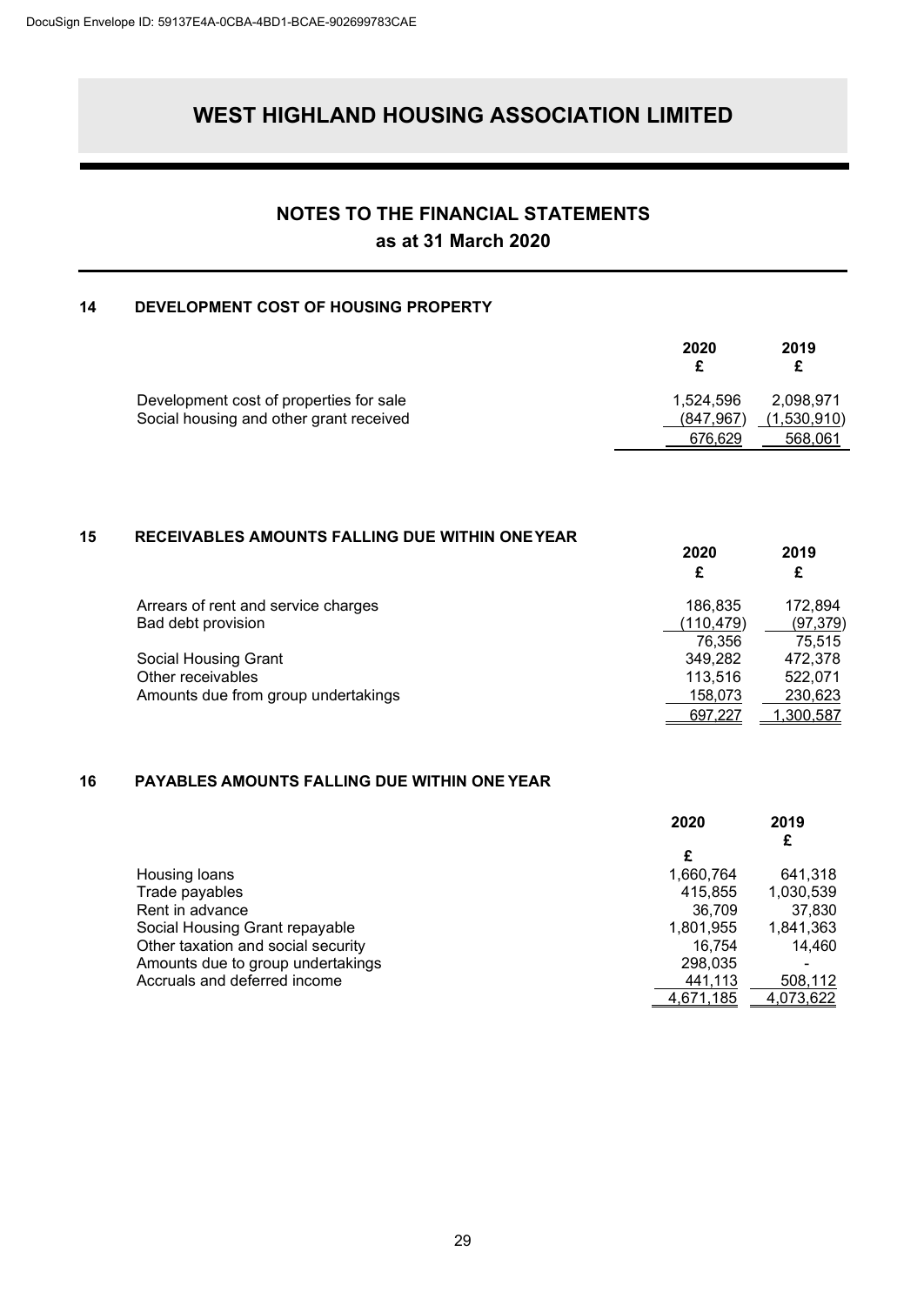### **NOTES TO THE FINANCIAL STATEMENTS as at 31 March 2020**

#### **17 PAYABLES AMOUNTS FALLING DUE AFTER ONE YEAR**

| 2020       | 2019<br>£                 |
|------------|---------------------------|
| 12,934,080 | <u>14,620,134</u>         |
|            |                           |
| 1,660,764  | 641,318                   |
| 588,597    | 624,291                   |
| 1,881,029  | 2,016,357                 |
| 10,464,454 | 11,979,486                |
| 14,594,844 | 15,261,452                |
|            | $(1,660,764)$ $(641,318)$ |
| 12,934,080 | 14,620,134                |
|            |                           |

The Association has a number of long-term housing loans and the terms and conditions are as follows:

| Bank                        | Interest rate | Redemption date | Type     |
|-----------------------------|---------------|-----------------|----------|
| Royal Bank of Scotland      | 1.60%         | 2041            | variable |
| Royal Bank of Scotland      | 5.41%         | 2026            | fixed    |
| Royal Bank of Scotland      | 4.57%         | 2039            | fixed    |
| Royal Bank of Scotland      | 1.20%         | 2037            | variable |
| Clydesdale Bank             | 5.37%         | 2030            | fixed    |
| Clydesdale Bank             | 2.50%         | 2037            | variable |
| Clydesdale Bank             | 2.11%         | 2037            | variable |
| Nationwide Building Society | 1.15%         | 2018            | variable |
| Nationwide Building Society | 1.15%         | 2030            | variable |
| Nationwide Building Society | 1.15%         | 2028            | variable |
| Nationwide Building Society | 1.15%         | 2031            | variable |
| Nationwide Building Society | 1.15%         | 2025            | variable |
| Nationwide Building Society | 1.26%         | 2031            | variable |
| Nationwide Building Society | 1.15%         | 2033            | variable |
| Nationwide Building Society | 1.15%         | 2038            | variable |
| Nationwide Building Society | 1.15%         | 2037            | variable |
| Nationwide Building Society | 1.15%         | 2032            | variable |
| Nationwide Building Society | 1.50%         | 2039            | variable |
| <b>Energy Trust</b>         | 3.5%          | 2023            | fixed    |
| <b>Energy Trust</b>         | 3.5%          | 2021            | fixed    |
| <b>Energy Trust</b>         | 3.5%          | 2023            | fixed    |
| <b>CAF Bank</b>             | 1.95%         | 2042            | variable |
| Argyll and Bute Council     | 2.88%         | 2042            | fixed    |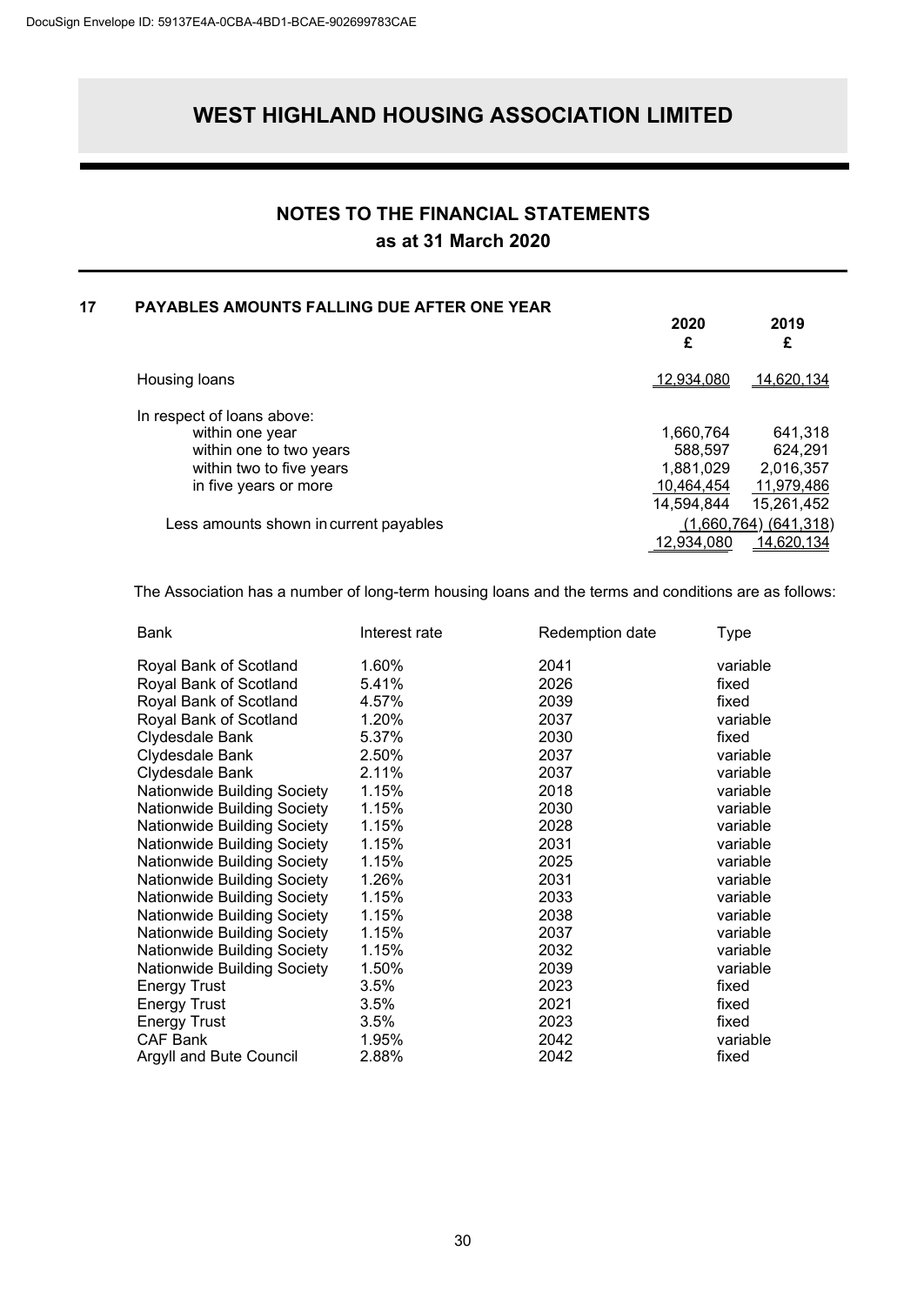### **NOTES TO THE FINANCIAL STATEMENTS as at 31 March 2020**

#### **18 DEFERRED INCOME**

|                                                                                                                                                        | 2020<br>£                                                       | 2019<br>£                                                           |
|--------------------------------------------------------------------------------------------------------------------------------------------------------|-----------------------------------------------------------------|---------------------------------------------------------------------|
| <b>Social Housing Grants</b>                                                                                                                           |                                                                 |                                                                     |
| Balance as at 1 April<br>Additions in year<br>Released as a result of land and property disposal<br>Amortisation during year<br>Balance as at 31 March | 49,448,078<br>172,256<br>(73, 646)<br>(1,270,053)<br>48,276,635 | 54,068,101<br>1,034,702<br>(4,436,535)<br>(1,218,190)<br>49,448,078 |
| <b>Other Grants</b>                                                                                                                                    |                                                                 |                                                                     |
| Balance as at 1 April<br>Additions in year<br>Amortisation during year<br>Balance as at 31 March                                                       | 1,304,176<br>598,569<br>(37,917)<br>1,864,828                   | 1,258,122<br>72,000<br>(25, 946)<br>1,304,176                       |
| Total                                                                                                                                                  | 50,141,463                                                      | 50,752,254                                                          |

#### **19 SHARE CAPITAL**

|                                    | 2020<br>£ | 2019 |
|------------------------------------|-----------|------|
| Shares of £1 fully paid and issued |           |      |
| As at 1 April                      | 115       | 119  |
| Issued in year                     | 5         |      |
| Cancelled in year                  | (13)      | (6)  |
| As at 31 March                     | 107       | 115  |

Each member of the Association holds one share of £1 in the Association. These shares carry no rights to dividend or distributions on winding up. When a shareholder ceases to be a member, that person's share is cancelled and the amount paid thereon becomes the property of the Association. Each member has a right to vote at members' meetings.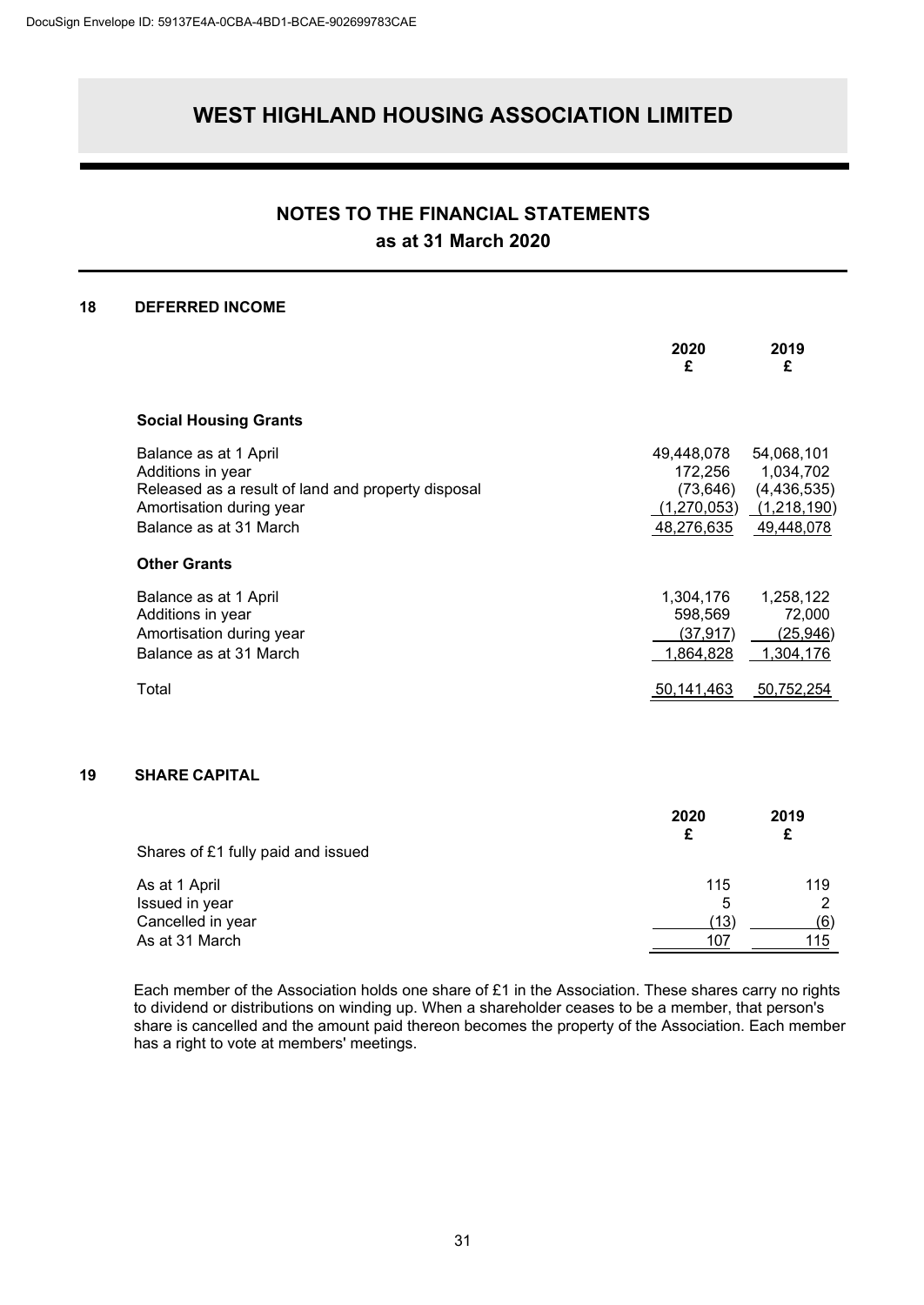### **NOTES TO THE FINANCIAL STATEMENTS as at 31 March 2020**

#### **20 RESERVES**

Revenue reserve

|                                                   | 2020                 | 2019<br>£            |
|---------------------------------------------------|----------------------|----------------------|
| As at 1 April<br>Surplus for the financial year   | 7,440,146<br>845.202 | 6,776,058<br>791.088 |
| Other comprehensive income for the financial year | 217,000              | (127,000)            |
| As at 31 March                                    | 8,502,348            | 7.440.146            |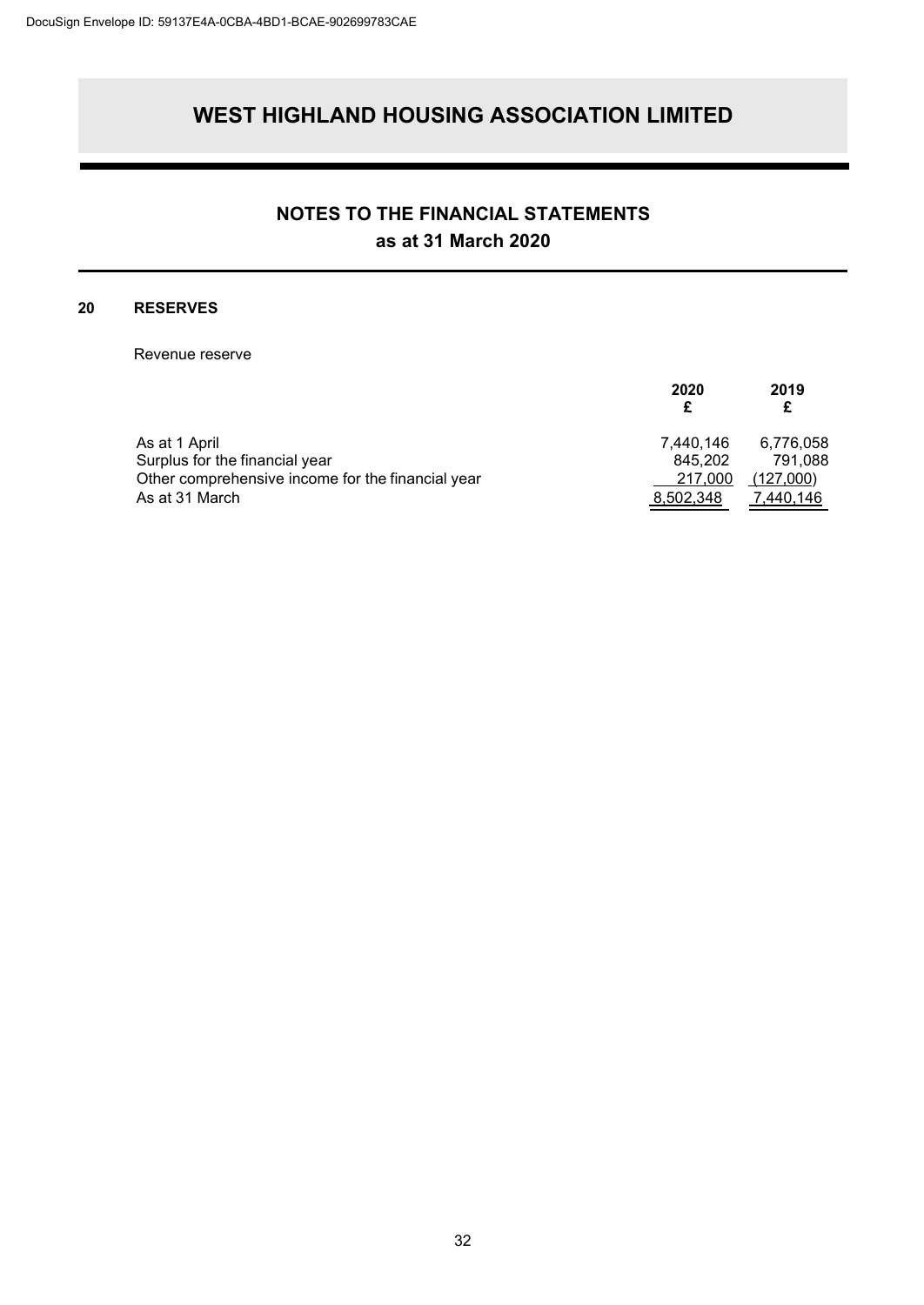#### **NOTES TO THE FINANCIAL STATEMENTS as at 31 March 2020**

#### **21 PENSIONS**

#### **Defined Contribution Scheme**

The Association offers all staff membership of the SHAPS Defined Contribution Scheme, with employer contribution rates of up to 8% of pensionable salaries.

As at the year end, there were 19 active members (2019: 17) of the Defined Contribution Scheme employed by the Association. Employer contributions during the year amounted £42,108 (2019: £36,312). As at the year end there were outstanding contributions of £11,932 (2019: £10,818) were payable to the fund and are included in creditors

#### **Defined Benefit Scheme - Past Service Liability**

West Highland Housing Association Limited participates in the Scottish Housing Associations' Pension Scheme (the Scheme), a multi-employer scheme which provides benefits to some 150 non-associated employers. The Scheme is a defined benefit scheme in the UK.

The Scheme is subject to the funding legislation outlined in the Pensions Act 2004 which came into force on 30 December 2005. This, together with documents issued by the Pensions Regulator and Technical Actuarial Standards issued by the Financial Reporting Council, set out the framework for funding defined benefit occupational pension schemes in the UK.

The last triennial valuation of the scheme for funding purposes was carried out as at 30 September 2018. This valuation revealed a deficit of £121m. A Recovery Plan has been put in place to eliminate the deficit which will run to 28 February 2022 or 31 March 2023 (depending on funding levels) for the majority of employers, although certain employers have different arrangements.

The Scheme is classified as a 'last-man standing arrangement'. Therefore, the company is potentially liable for other participating employers' obligations if those employers are unable to meet their share of the scheme deficit following withdrawal from the Scheme. Participating employers are legally required to meet their share of the Scheme deficit on an annuity purchase basis on withdrawal from the Scheme.

For financial years ending on or before 28 February 2019, it was not possible for the company to obtain sufficient information to enable it to account for the Scheme as a defined benefit scheme, therefore the company has accounted for the Scheme as a defined contribution scheme.

For financial years ending on or after 31 March 2019, it is possible to obtain sufficient information to enable the company to account for the Scheme as a defined benefit scheme.

For accounting purposes, a valuation of the scheme was carried out with an effective date of 30 September 2018. The liability figures from this valuation were rolled forward for accounting year-ends from 31 March 2019 to 29 February 2020 inclusive. The liabilities are compared, at the relevant accounting date, with the company's fair share of the Scheme's total assets to calculate the company's net deficit or surplus.

Similarly, an actuarial valuation of the scheme was carried out as at 30 September 2019 to inform the liabilities for accounting years from 31 March 2020 to 28 February 2021 inclusive.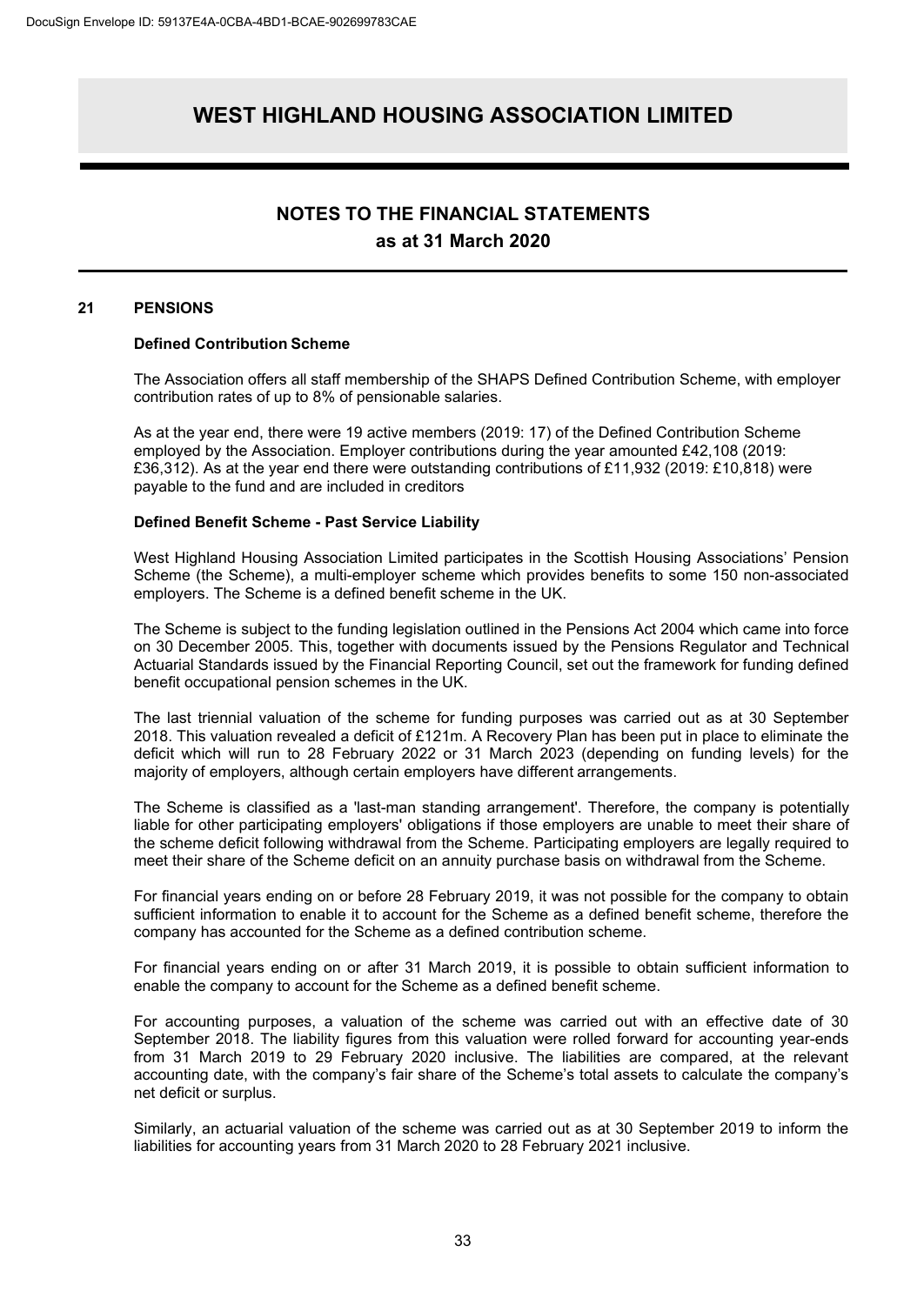### **NOTES TO THE FINANCIAL STATEMENTS as at 31 March 2020**

#### **21 PENSIONS - (continued)**

#### **Principal Actuarial Assumptions**

|                                                 | 2020                              | 2019                              |
|-------------------------------------------------|-----------------------------------|-----------------------------------|
| Discount rate                                   | 2.40%                             | 2.55%                             |
| Inflation (RPI)                                 | 2.85%                             | 2.35%                             |
| Inflation (CPI)                                 | 1.85%                             | 3.35%                             |
| Salary Growth<br>Allowance for cash commutation | 2.50%<br>75% of maximum allowance | 2.35%<br>75% of maximum allowance |
|                                                 |                                   |                                   |

#### Mortality Assumptions adopted at 31 March 2020 imply the following expectancies Life expectancy at the age of

| 65         |
|------------|
| 21.5 years |
| 23.2 years |
| 22.8 years |
| 24.5 years |
|            |

#### **Amounts recognised in Statement of Financial Position**

| 2020<br>£'000 | 2019<br>£'000 |
|---------------|---------------|
| 2.096         | 1,841         |
| 2,159         | (2, 169)      |
| (63)          | (328)         |
|               |               |
| (63)          | (328)         |
|               |               |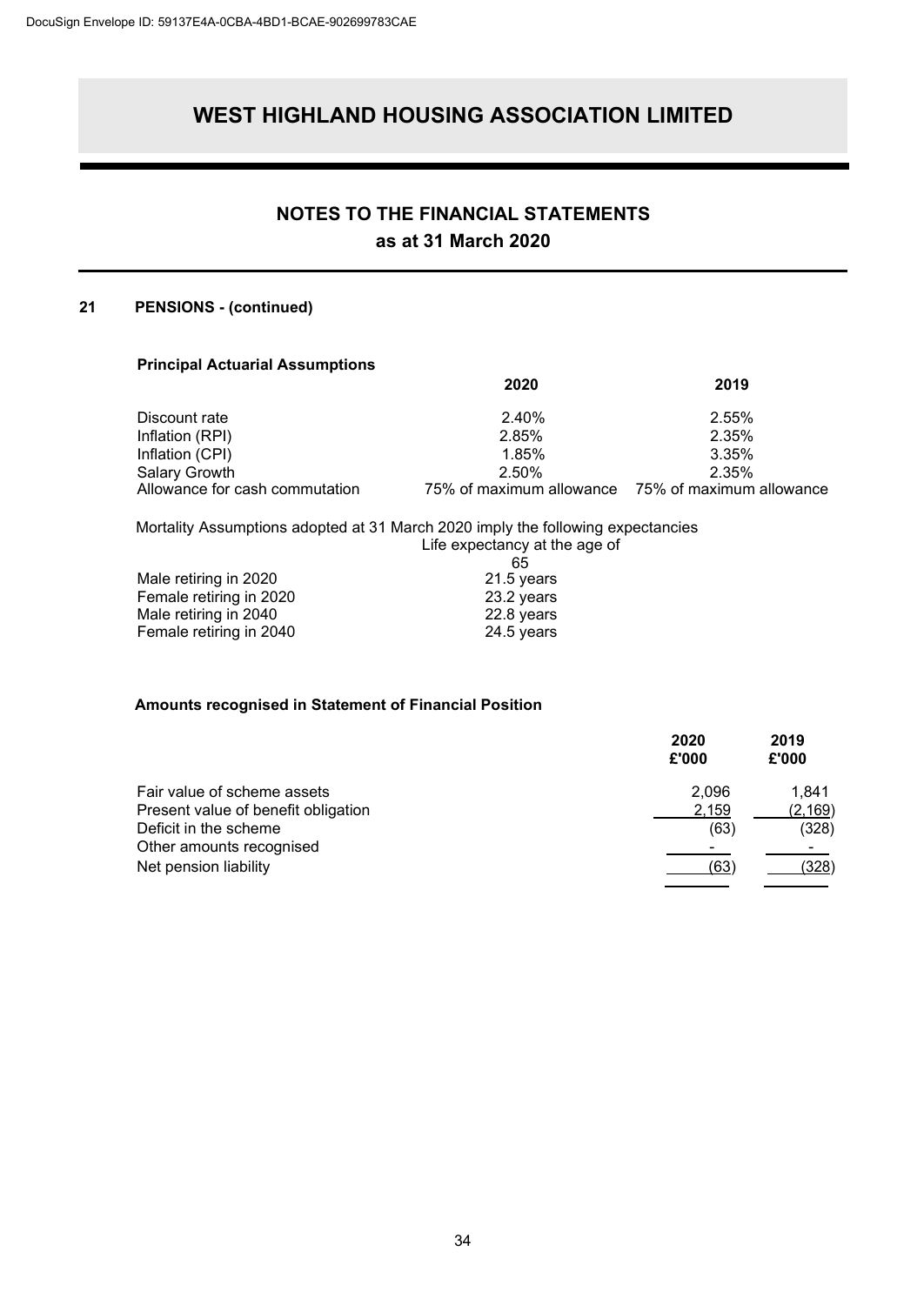### **NOTES TO THE FINANCIAL STATEMENTS as at 31 March 2020**

#### **21 PENSIONS (continued)**

#### **Defined Benefit Costs recognised in Statement of Comprehensive Income**

|                                                                                                                                        | 2020<br>£'000 | 2019<br>£'000  |
|----------------------------------------------------------------------------------------------------------------------------------------|---------------|----------------|
| Administration costs                                                                                                                   | 2             | $\overline{2}$ |
| Net interest on net defined benefit obligation                                                                                         | 8             | 11             |
| Costs recognised in Statement of Comprehensive Income                                                                                  | 10            | 13             |
|                                                                                                                                        |               |                |
| <b>Changes in Defined Benefit Obligation</b>                                                                                           |               |                |
|                                                                                                                                        | 2020<br>£'000 | 2019<br>£'000  |
| <b>Opening Defined Benefit Obligation</b>                                                                                              | 2,169         | 1,920          |
| <b>Expenses</b>                                                                                                                        | 2             |                |
| <b>Interest Expense</b>                                                                                                                | 55            | 60             |
| Actuarial Losses (Gains) due to scheme experience                                                                                      | 69            | 278            |
| Actuarial Losses (Gains) due to changes in demographic assumptions<br>Actuarial Losses (Gains) due to changes in financial assumptions | (13)<br>(100) |                |
| <b>Benefits Paid</b>                                                                                                                   | (23)          | (89)           |
| <b>Closing Defined Benefit Obligation</b>                                                                                              | 2,159         | 2,169          |
|                                                                                                                                        |               |                |
| <b>Change in Fair Value of scheme assets</b>                                                                                           |               |                |
|                                                                                                                                        | 2020          | 2019           |
|                                                                                                                                        | £'000         | £'000          |
| Opening Fair Value of Scheme Assets                                                                                                    | 1,841         | 1,675          |
| Experience on plan assets (excluding amounts included in interest                                                                      |               |                |
| income) - gain (loss)                                                                                                                  | 173           | 151            |
| Interest income                                                                                                                        | 47<br>58      | 47<br>57       |
| <b>Employer Contributions</b><br><b>Benefits Paid</b>                                                                                  | (23)          | (89)           |
| Administration costs                                                                                                                   |               |                |
| <b>Closing Fair Value of Scheme Assets</b>                                                                                             | 2,096         | 1,841          |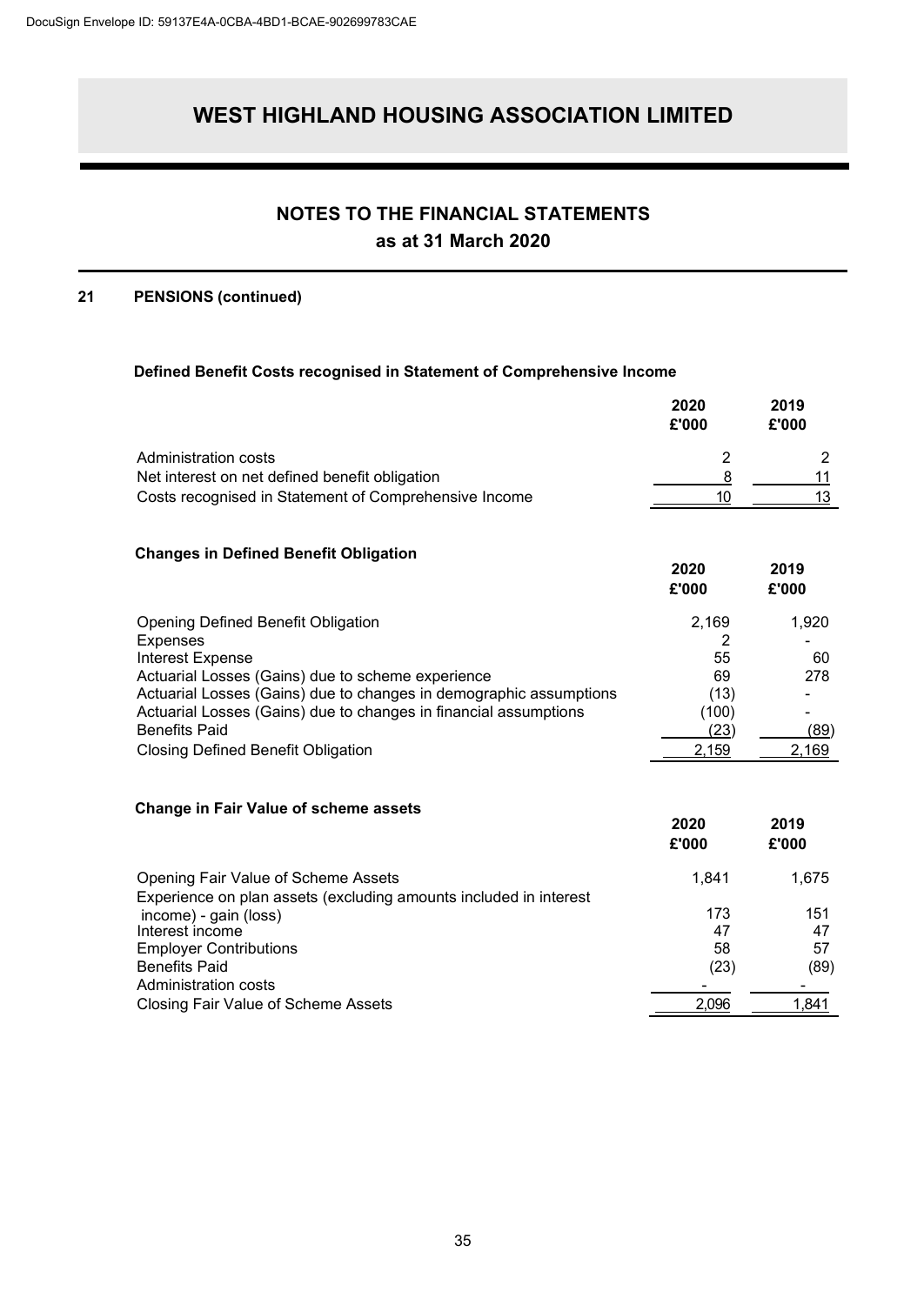# **NOTES TO THE FINANCIAL STATEMENTS**

### **as at 31 March 2020**

#### **21 PENSIONS (continued)**

#### **Defined Benefit Costs recognised in Other Comprehensive Income**

|                                                                                                                                   | 2020<br>£'000 |
|-----------------------------------------------------------------------------------------------------------------------------------|---------------|
| Experience on plan assets (excluding amounts included in net interest cost) - gain<br>(loss)                                      | 173           |
| Experience gains and losses arising on the plan liabilities - gain (loss)                                                         | (69)          |
| Effects of changes in the demographic assumptions underlying the present value of the<br>defined benefit obligation - gain (loss) | 13            |
| Effects of changes in the financial assumptions underlying the present value of the<br>defined benefit obligation - gain (loss)   | 100           |
| Total actuarial gains and losses (before restriction due to some of the surplus not being<br>recognisable) - gain (loss)          | 217           |
| Total amount recognised in Other Comprehensive Income - gain (loss)                                                               | 217           |

#### **The major categories of Scheme assets as a total of plan assets are as follows:**

|                                     | 2020  | 2019  |
|-------------------------------------|-------|-------|
| <b>Global Equity</b>                | 288   | 296   |
| Absolute Return                     | 129   | 156   |
| <b>Distressed Opportunities</b>     | 38    | 31    |
| <b>Credit Relative Value</b>        | 50    | 32    |
| Alternative Risk Permia             | 168   | 103   |
| Fund of Hedge Funds                 |       | 5     |
| <b>Emerging Market Debt</b>         | 75    | 59    |
| <b>Risk Sharing</b>                 | 66    | 53    |
| Insurance linked securities         | 56    | 48    |
| Property                            | 39    | 37    |
| Infrastructure                      | 124   | 77    |
| <b>Private Debt</b>                 | 42    | 24    |
| Opportunistic Illiquid Credit       | 51    |       |
| Corporate Bond Fund                 | 153   | 129   |
| <b>Liquid Credit</b>                | 55    |       |
| Long Lease Property                 | 51    | 22    |
| Secured Income                      | 116   | 64    |
| Over 15 Year Gilts                  | 27    | 47    |
| <b>Index Linked All Stock Gilts</b> |       |       |
| <b>Liability Driven Investments</b> | 552   | 656   |
| <b>Net Current Assets</b>           | 16    |       |
| Total                               | 2,096 | 1,841 |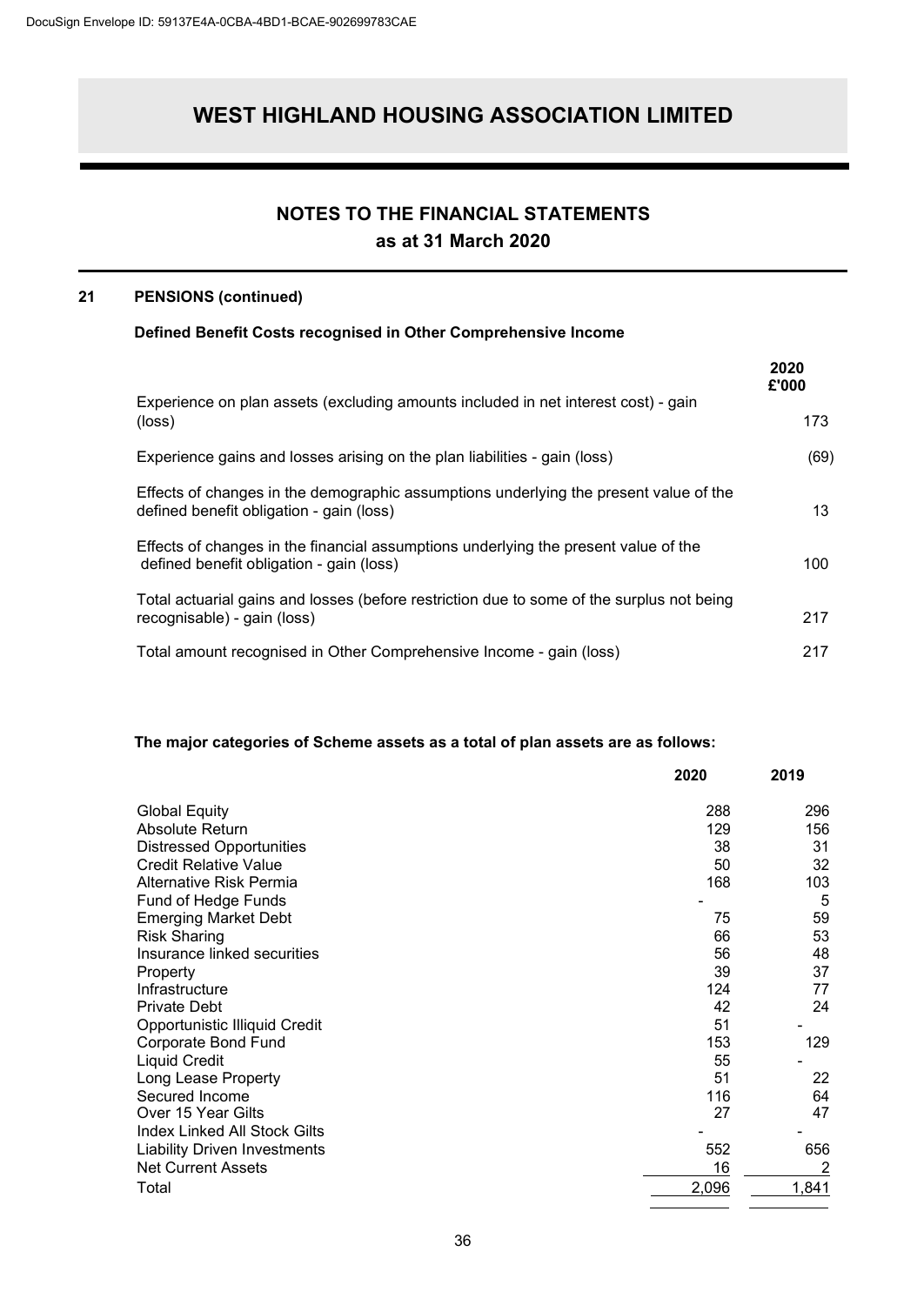### **NOTES TO THE FINANCIAL STATEMENTS**

**as at 31 March 2020**

#### **22 OBLIGATIONS UNDER LEASES**

The future minimum payments under non-cancellable operating leases are as follows:

|                      | 2020                     | 2019   |
|----------------------|--------------------------|--------|
| Within one year      | 9,818                    | 4,834  |
| In two to five years | 14,314                   | 5,876  |
| in over five years   | $\overline{\phantom{0}}$ | -      |
|                      | 24,132                   | 10,710 |

#### **23 OPERATING LEASE ARRANGEMENTS AS LESSOR**

The Association leases surplus office space. These leases have terms of less than 1 year and there is no provision to change the amount. Future minimum rentals receivable under these leases are as follows:

|                      | 2020                     | 2019  |
|----------------------|--------------------------|-------|
| Within one year      | 9,625                    | 9,345 |
| In two to five years | $\overline{\phantom{0}}$ | -     |
|                      | 9,625                    | 9,345 |

The Association leased biomass boilers to West Highland Futures Limited. With effect from 1 April 2020 the lease was terminated West Highland Futures as part of a restructuring of the management and supply of biomass heating services. Future minimum rentals receivable under these leases are as follows:

|                      | 2020                     | 2019    |
|----------------------|--------------------------|---------|
| Within one year      | $\blacksquare$           | 46,001  |
| In two to five years | $\overline{\phantom{a}}$ | 175,663 |
| in over five years   |                          | -       |
|                      | -                        | 221,664 |

#### **24 CAPITAL COMMITMENTS**

As at the year end the Association had capital commitments in respect of amounts contracted for but not provided for in these financial statements as follows:

|                                 | 2020                | 2019 |  |
|---------------------------------|---------------------|------|--|
| Contracted but not provided for | 3,072,097 1,693,554 |      |  |

This expenditure will be funded by Social Housing Grant and by loans secured on the Association's developments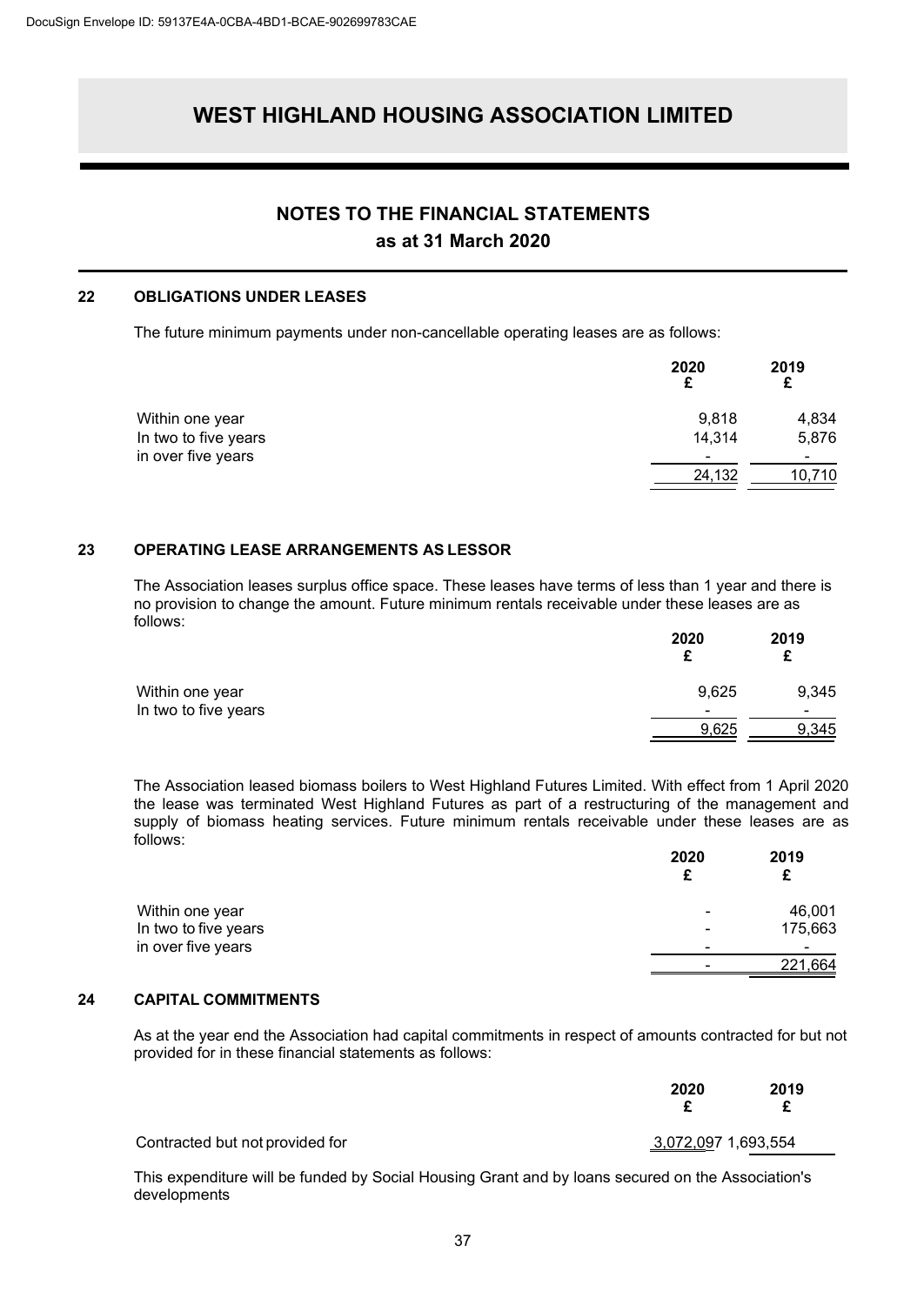### **NOTES TO THE FINANCIAL STATEMENTS as at 31 March 2020**

#### **25 CONTINGENT LIABILITY**

In connection with the development of 50 properties at Dunbeg, which was carried out in partnership with Link Housing Association, the Association has entered into a bond in favour of Argyll and Bute Council for the amount of £40,000. The bond relates to an obligation imposed under the development's planning conditions for the construction of a playpark for community recreation within five years of the commencement of the development. This extended period was agreed on the understanding that although the planning condition was attached to the initial development of 50 properties, the agreement with the council also relates to the additional planned development of a further 50properties.

#### **26 HOUSING STOCK**

The number of units in management at 31 March 2020 was as follows:-

|                                                        | 2020<br>No. | 2019<br>No. |
|--------------------------------------------------------|-------------|-------------|
| Property for rent                                      | 795         | 787         |
| Shared ownership                                       | 16          | 20          |
| Property for rent managed for Link Housing Association | 33          | 33          |
| Rent to buy *                                          | 50          | 50          |
|                                                        | 894         | 890         |

**\*** the rent to buy properties are managed by the Association on behalf of Link Housing Association